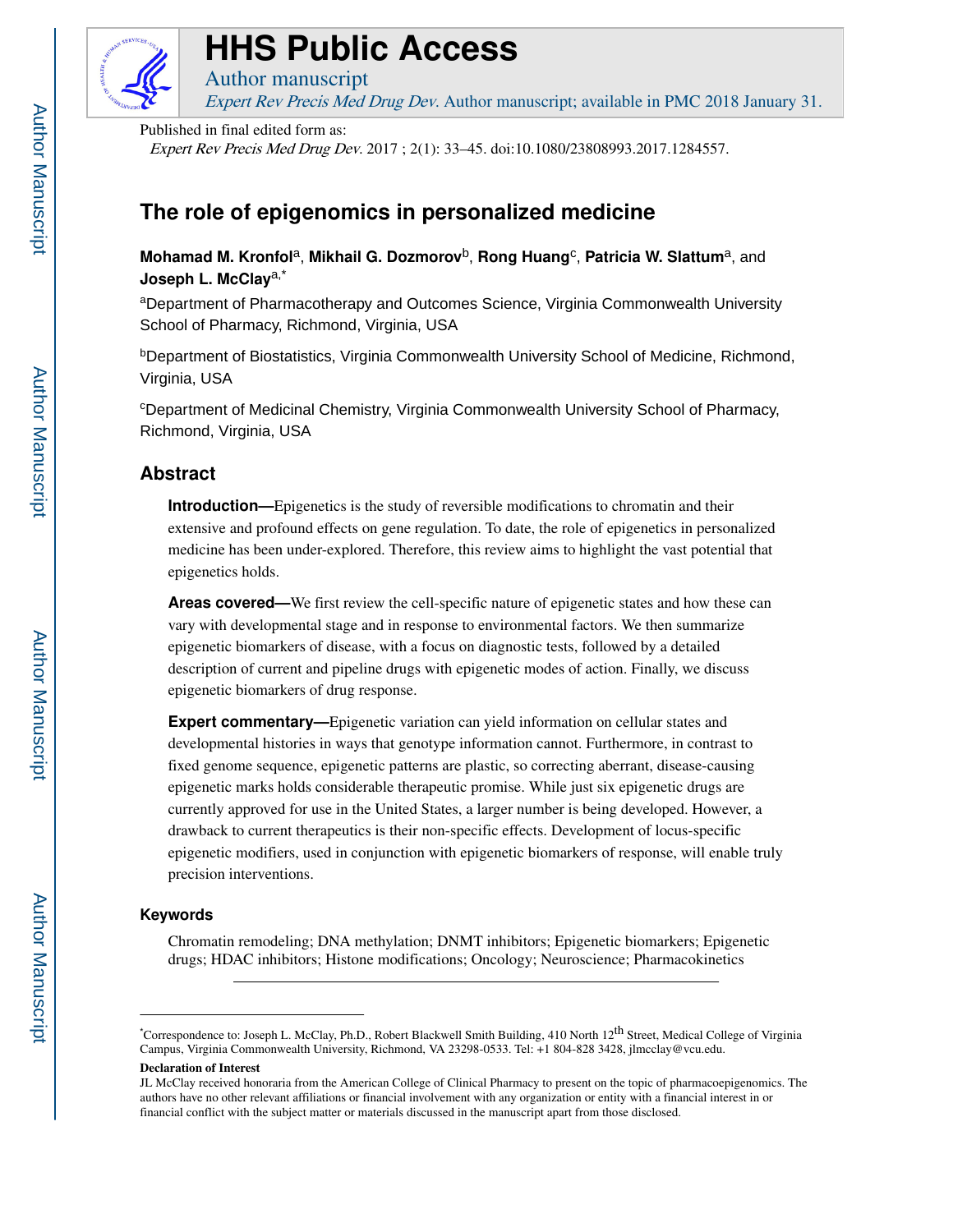#### **1. Introduction**

Personalized medicine is founded upon the concept that individual differences in therapeutic success are the norm among patients that require pharmacological treatment. This concept is not new. Hippocrates writing in the  $5<sup>th</sup>$  century BCE is known to have commented, "give different ones [drugs] to different patients, for the sweet ones do not benefit everyone, nor do the astringent ones, nor are all the patients able to drink the same things." (see [1]). Thus, the concept of variable response to drugs has been discussed for at least two and a half millennia. However, being able to *predict* who will respond to a given drug has proven an enduring challenge. With the advent of modern genomic technologies, which enable us to read each patient's genetic make-up, the idea of personalized medicine is becoming a reality.

Pharmacogenetics, the core discipline of personalized medicine, has already delivered some profound and meaningful successes. The effectiveness of Cytochrome P450 (CYP450) genotypes in predicting an individual's drug metabolizing phenotype is a notable example [2]. This has led to several of these biomarkers being approved for clinical use by regulatory bodies such as the US Federal Drug Administration (FDA) (www.fda.gov/Drugs/ ScienceResearch/ResearchAreas/Pharmacogenetics/ucm083378.htm). Beyond drug metabolism, genetic variants at numerous other loci have shown robust associations indicative of clinical relevance, with commercial kits and services now available to deliver this information to health providers and consumers [3].

In the last decade, pharmacogenetics has harnessed the power of genome-wide association studies (GWAS). This has enabled the field to move beyond the study of candidate genes to scanning hundreds of thousands of genetic markers for each subject. Several promising new leads have been discovered. Arguably, however, the success of GWAS in pharmacogenomics has not mirrored that of complex disease studies. Primarily this may be an issue of statistical power, whereby the clinical trials necessary to measure drug response are costly and so sample sizes currently tend to be small. As studies grow in size and number and metaanalyses are conducted across samples, we can expect GWAS to yield additional insight over time [4]. However, GWAS will not yield all the answers for any given drug response phenotype. Beyond the limitation where GWAS focuses on common polymorphisms, even if all the relevant variants for response to a given drug were mapped, we would still be unable to explain all the phenotypic variation in drug response [5]. Drug response is complex and, like other complex traits, it likely arises from the interplay of multiple genetic and environmental factors over the life course [6]. DNA sequence is just one component of this complexity.

Most genotype associations in complex traits such as drug response are probabilistic indicators of phenotype, which typically say little of certainty about the state of the organism at the time of sampling. When treating an individual patient with a specific drug, substantial supporting information in addition to genotype information may be required before making a clinical decision. Even phenotypes that are strongly influenced by genetics, such as the CYP450 drug metabolism phenotypes, will be modified by the effects of concurrent medications or alcohol and tobacco use that may inhibit or interfere with CYP enzyme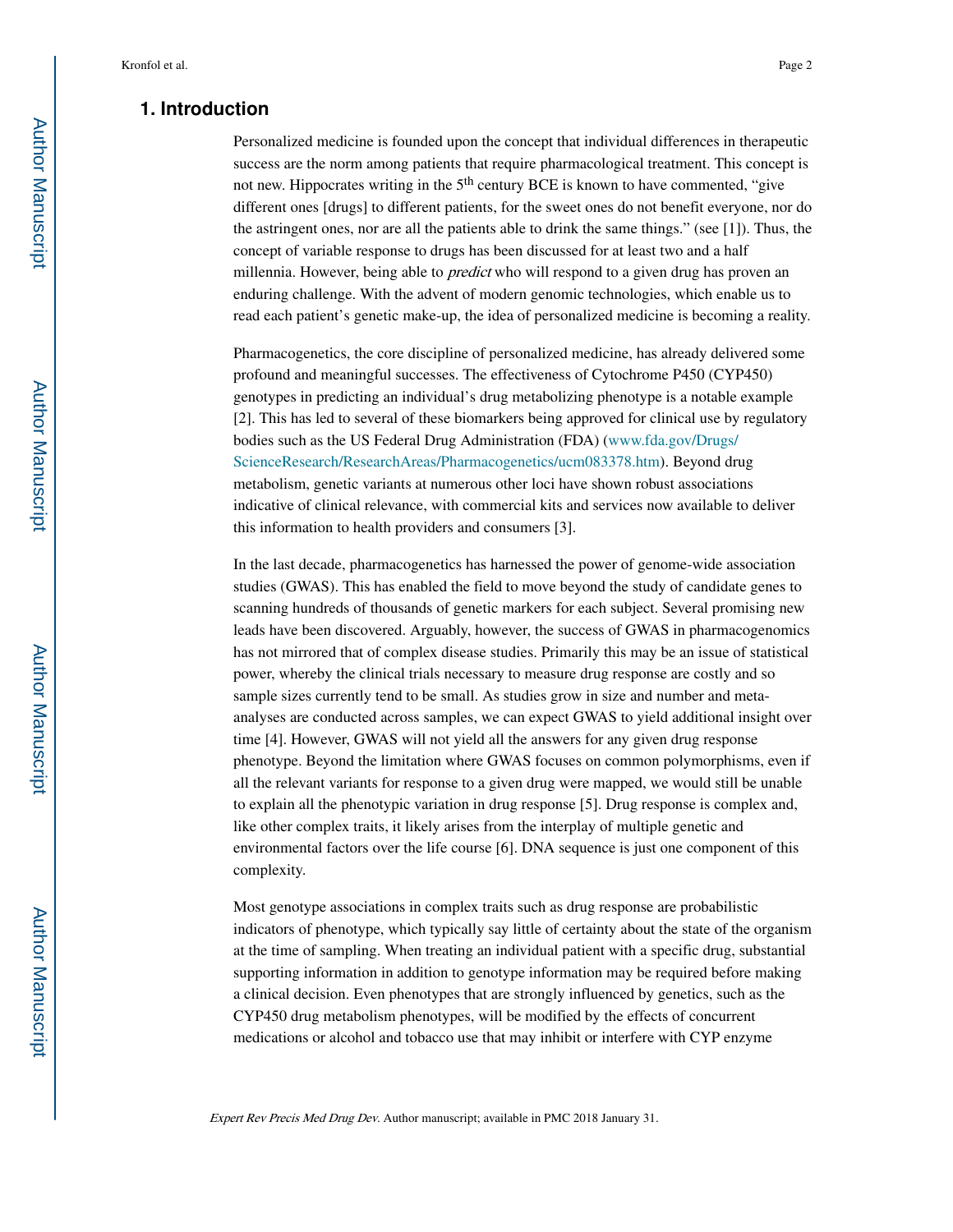There are two broad complexities to living organisms that are not addressed by genotype information. These are 1) *spatial* and 2) *temporal* variation in biological function or phenotypic expression within the same organism. Consider that humans are composed of multiple cell types with a diverse array of functions (spatial, or cell-specific variation) and that we take on very different macroscopic forms in early versus later life (temporal, or developmental variation). Yet essentially the same genome is present in all nucleated cells at all time points. In this review, we will show how the processes that lead to cellular diversity and organismal development, i.e. epigenetics, can be harnessed to provide more nuanced DNA-based biomarkers and novel treatment strategies [9]. Indeed, epigenetics may also yield an environmental exposure record of the patient that we are just beginning to comprehend [10]. Epigenetic biomarkers are therefore fundamentally different to studies of gene expression, proteins or metabolites, which provide snapshots of functional state at a single time point. Epigenetics provides layers of regulatory and environmental exposure information on top of each individual's unique genome [11]. Thus, it indicates what happened to you and you alone, and from this we may be able to determine your truly personal drug regimen design and success, disease susceptibility and cure.

#### **2. Epigenetics Overview**

The term "epigenetics" was first described by the British developmental biologist Conrad Waddington in the 1940s as "the branch of biology which studies the causal interactions between genes and their products, which bring the phenotype into being" [12,13]. Waddington's definition therefore predates the discovery of DNA and so the term "epigenetics" has developed over time. Waddington was focused on organismal development, whereby cells starting with the fertilized egg follow trajectories of increasing specialization until terminal differentiation, which cannot be reversed. One of Waddington's visual metaphors for this process, where the cell is conceptualized as a marble rolling down a rolling hillside with ravines and valleys, has an enduring intuitive appeal and is explained in Figure 1.

Today, backed by knowledge of the genome and some core molecular processes, epigenetics can be defined as the study of mitotically stable changes in genetic regulation that do not involve changes to nucleotide sequence [14]. Mitotic stability, in this sense, means that the epigenetic state of the parent cell is written to the daughter cell after mitosis, thereby continuing the developmental trajectory of the parent. This regulation is enacted via epigenetic marks, which are reversible regulatory modifications to chromatin.

#### **2.1 Epigenetic modifications to chromatin**

The most intensively studied epigenetic mark is the methylation of DNA cytosine residues at the carbon 5 position (5mC). This mark is made via the DNA N-methyl transferase (DNMT) enzymes and is most often found in the sequence context CpG [15]. DNA methylation is one of the core epigenetic marks essential for regulating gene expression in normal cell development and differentiation [16]. While 5mC is the most well-characterized, other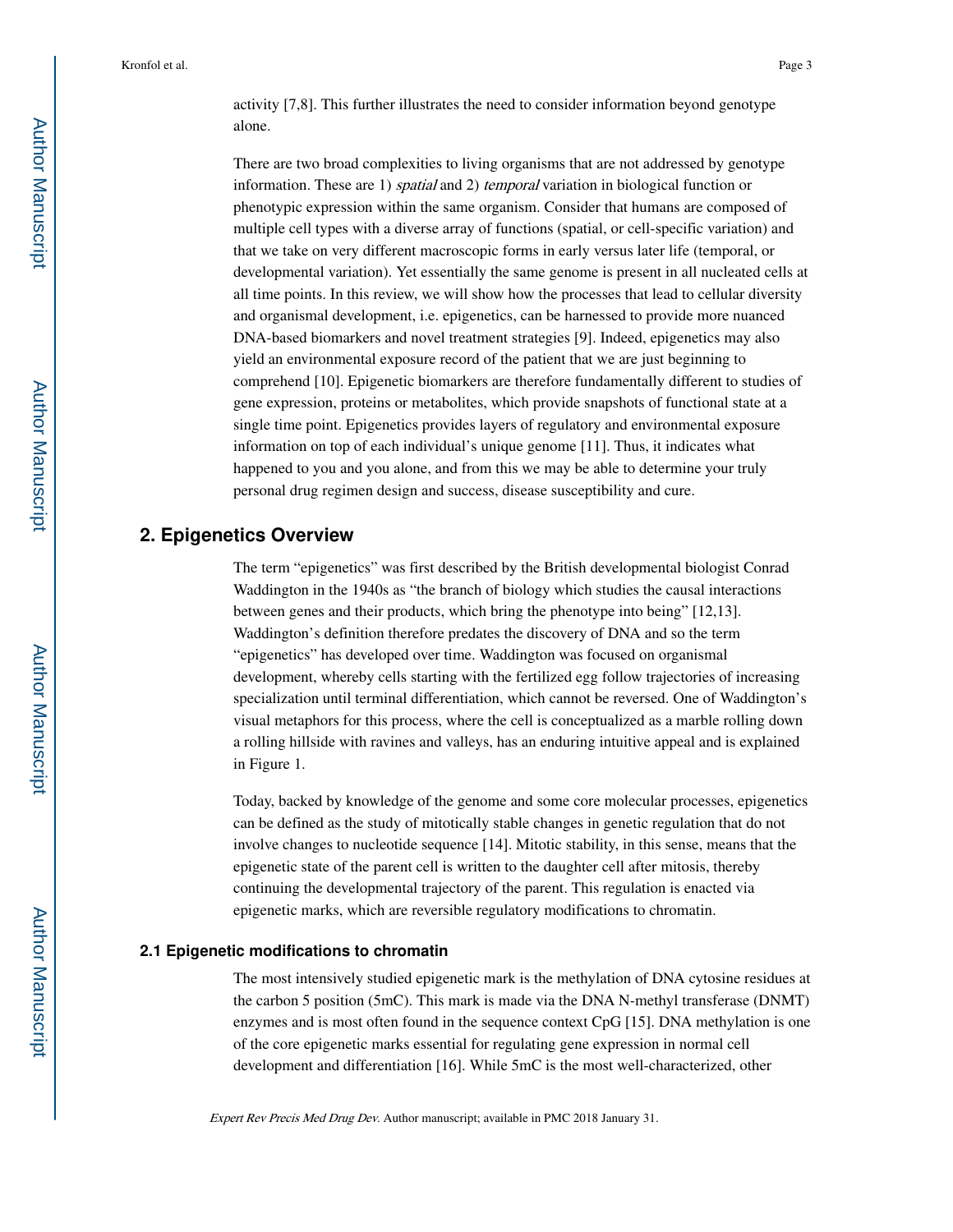cytosine modifications have now been discovered, such as 5-hydroxymethycytosine (5hmC), 5-formylcytosine (5fC) and 5-carboxylcytosine (5caC) [17,18]. The functions of these exotic marks are still being elucidated, but 5hmC may play an important role in the central nervous system, where it is prevalent, and in the regulation of pluripotency in stem cells [19,20].

Another major class of epigenetic mark involves the post-translational modification of histones, the proteins that package DNA into nucleosomes [21]. Histones are the chief protein components of chromatin, whereby 146 bp of DNA is wound around each histone octamer [22]. There are five major classes of canonical histones, where each octamer is typically formed of two H2A-H2B dimers and a H3-H4 tetramer while H1 serves as a linker protein between nucleosomes. H3 and H4 have long tails that protrude from the nucleosome that can be covalently modified in several places, while other histones can also be modified to a lesser degree. The best characterized modifications include mono-, di- and trimethylation, acetylation and phosphorylation, although a growing number continue to be reported [23]. Standard nomenclature abbreviates the histone, the modified residue and the type of modification, such that histone 3 lysine 27 acetylation is written as "H3K27Ac". These modifications are written and erased by specific enzyme families, such as histone acetyltransferases (HATs) and histone deacetylases (HDACs) in the case of acetylation marks, or histone methyltransferases (HMTs) and demethylases (HDMs) in the case of methylation marks [23].

In addition to histone modifications, histone variants can have significant transcriptional regulatory roles. Histone variants replace canonical histones to alter nucleosome structure and ultimately DNA accessibility [24]. An example histone variant is H2A.Z, which replaces nucleosomal H2A to perform several complex regulatory roles in gene expression and development [25]. Finally, for the purposes of this article, we also mention polycomb epigenetic repressors and bromodomain-containing proteins. Polycomb proteins can remodel chromatin and typically function as epigenetic gene silencers [26], while bromodomain proteins are transducers of the acetylation signal on histones [27]. These chromatininteracting proteins are relevant for epigenetic personalized medicine because they are targets for epigenetic drugs that we mention below in Section 3.2. Other putatively epigenetic regulatory mechanisms exist, most notably the non-coding RNAs (ncRNAs), which are beyond the scope of the current article. NcRNAs primarily function as posttranscriptional regulators of gene expression, but also play roles in regulating chromatin accessibility. They have been extensively reviewed elsewhere ([http://www.cell.com/cell/](http://www.cell.com/cell/collections/noncoding-rna) [collections/noncoding-rna](http://www.cell.com/cell/collections/noncoding-rna)).

#### **2.2 Epigenetic effects on gene expression and regulation**

The "textbook", or classic, view of epigenetic regulation is focused on DNA methylation at gene promoters. In this view, hypomethylated CpGs are typically associated with active, expressed genes, while hypermethylated CpGs are typically associated with silenced genes. This effect arises because methylation of cytosine inhibits transcription factor binding [28]. Subsequent research has indicated that methylated cytosine, in addition to methylated histone H3K9, and deacetylated H3 combine to form a repressive epigenetic signature, while unmethylated DNA, methylated H3K4, and acetylated H3 combine to form an activating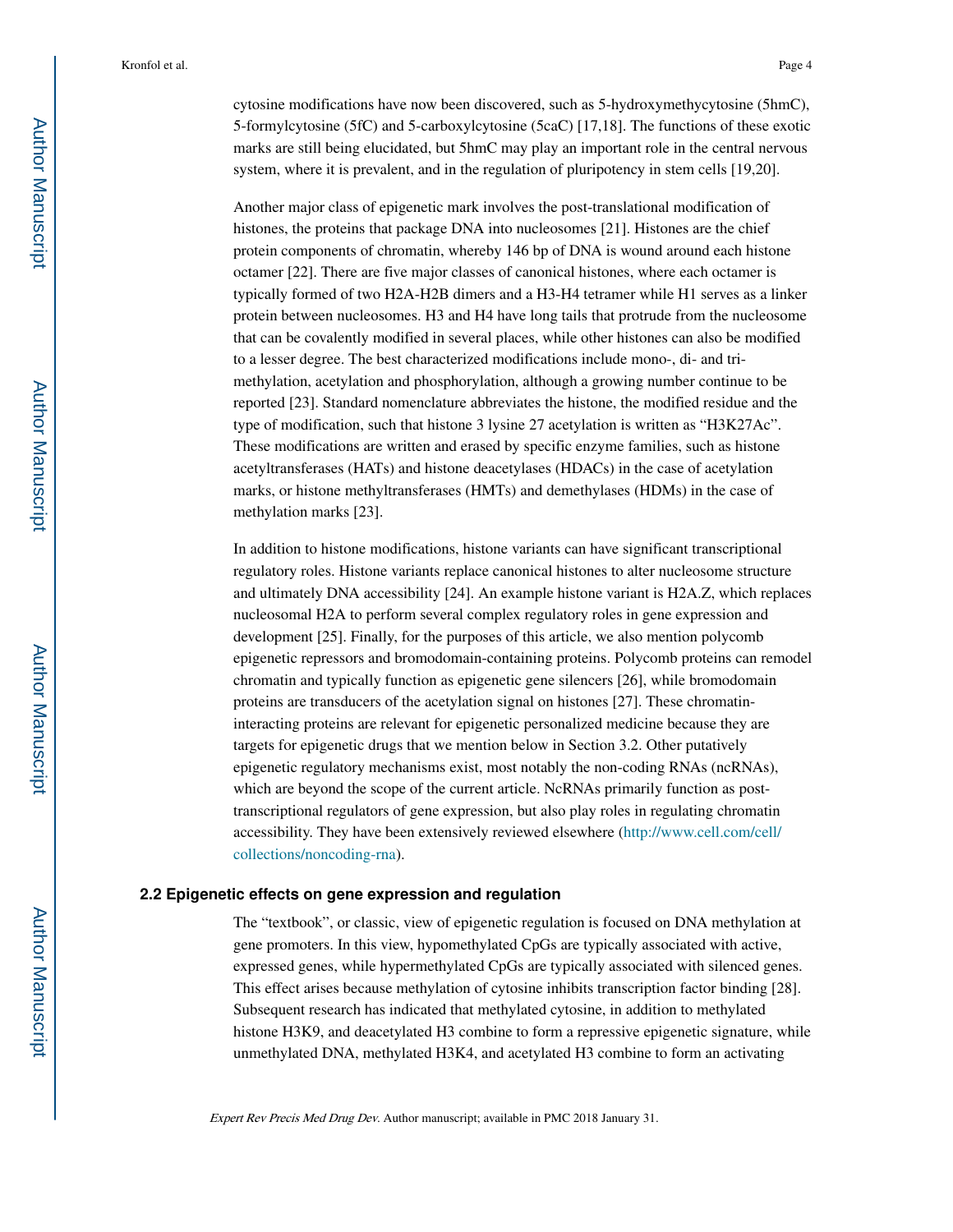epigenetic signature [29], although not all histone modifications are coupled with DNA methylation [30]. An overview is provided in Figure 2. During development, epigenetic patterns change and differentiated cells develop a stable and unique epigenetic pattern that regulates tissue-specific gene transcription. While this view is broadly consistent with current findings, waves of new genomic data have yielded a more nuanced view.

Massive studies such as ENCODE [31] and Roadmap Epigenomics [32] have significantly advanced our understanding of genetic and epigenetic regulation. The ENCODE project aims to identify all functional elements in the genome, while RoadMap Epigenomics aims to elucidate epigenetic processes that contribute to human biology and disease. Both projects make extensive use of next-generation sequencing (NGS) to profile reference epigenomes and genome-wide protein-DNA binding patterns, including binding patterns for specific modified histones. The most recent culmination of these efforts was the publication of 111 reference epigenomes by RoadMap Epigenomics [32]. This study revealed epigenetic regulatory modules of coordinated activity, which are specific combinations of DNA methylation, histone modifications and other proteins that shape chromatin structure, which in turn determine transcriptional activity. These multi-layer data were used to classify genomic regions according to functional state [33]. The working models produced by RoadMap Epigenomics include a core 15 chromatin state model [32] and an expanded 18 chromatin state model ([http://egg2.wustl.edu/roadmap/web\\_portal/chr\\_state\\_learning.html](http://egg2.wustl.edu/roadmap/web_portal/chr_state_learning.html)), the latter including twelve active and six inactive states. Active states include transcribed regions, active transcription start sites and their flanking regions, active enhancers and zinc finger protein binding sites. Inactive states include heterochromatin and repressed polycomb regions. This model, although complex, has already proven powerful for understanding regulation of gene expression.

#### **2.3 Individual differences in epigenetic states and developmental plasticity**

Epigenetic modifications to chromatin are affected by exposure to environmental factors, and any changes so induced are inherited mitotically in somatic cells [11]. Studies in human twins have shown that, while their epigenomes are very similar in early life, they diverge as the twins become older as a result of differing environmental exposures across the life course, in addition to stochastic effects [34]. Epigenetic changes in response to environmental factors may have evolved to provide plasticity in adaptation to environmental cues [11]. Through the phenomena of de novo epigenetic writing and mitotic stability, the effects of environmental factors can become embedded in the genome and persist to produce long-term phenotypic changes [35]. Example environmental factors with demonstrated developmental consequences include diet, toxins and stress. There is increasing recognition of the importance of this phenomenon for epigenetic translational research, because it provides concrete biological pathways that are involved in the persistence of environmental effects [36].

Epigenetic states can also vary between individuals because of genetic differences. In the case of methylation, one of the simplest examples involves polymorphic CpG sites [37]. If a nucleotide substitution ablates a CpG in some individuals, those individuals cannot be methylated at that locus. There are several examples of disease-associated polymorphic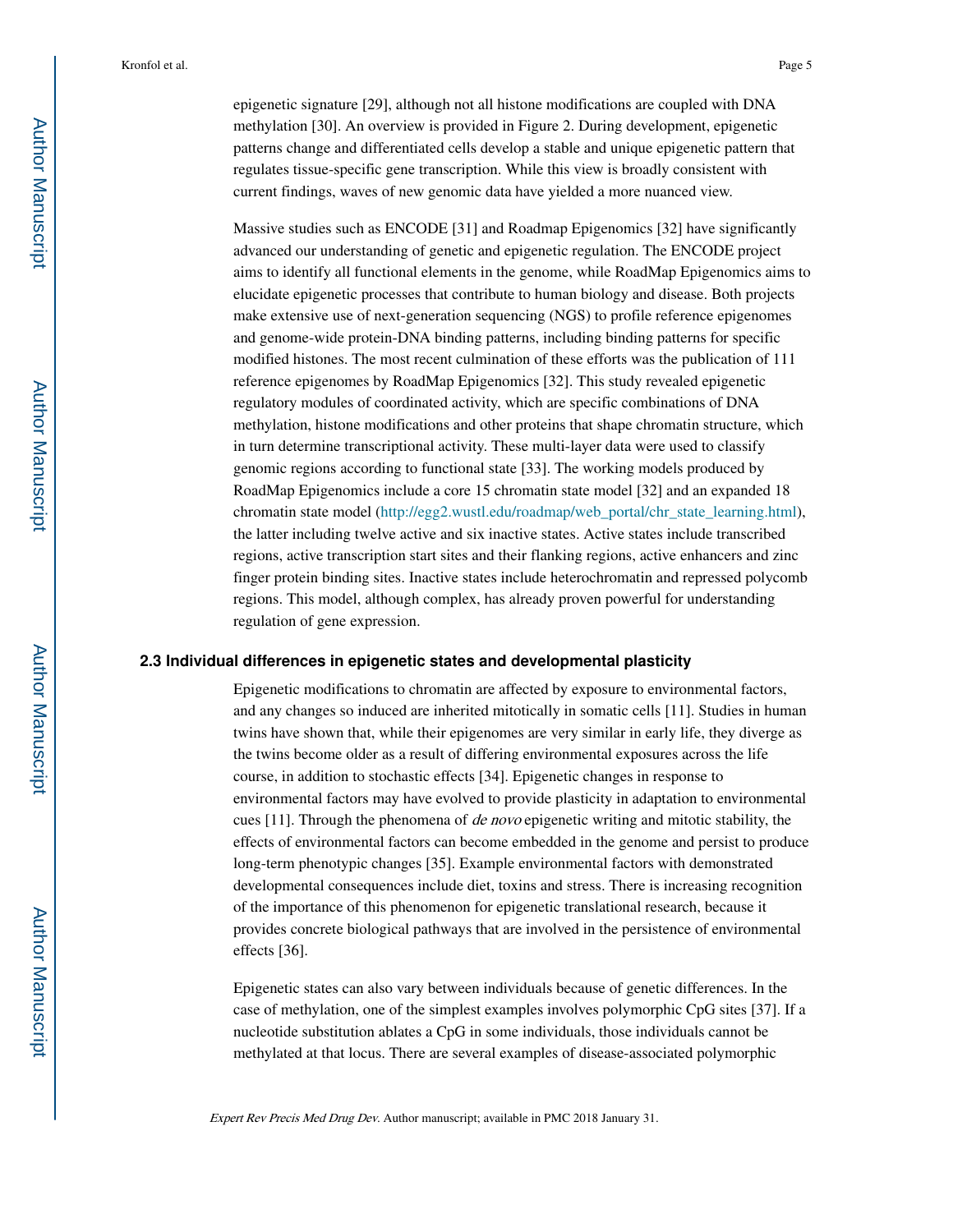CpGs, suggesting that this is a significant contributor to individual differences in disease risk [38,39]. In addition to polymorphic CpGs, DNA sequence variation may also affect the binding of chromatin-interacting proteins and thus influence epigenetic states [40]. Thus, individual differences in epigenetic states, whether arising via genotype or maladaptive responses to environmental factors, can lead to disease.

#### **3. Epigenetic Applications in Personalized Medicine**

Epigenetic disease associations provide not only mechanistic clues to disease etiology, but can also function as diagnostic biomarkers. The developmental stage- and tissue-specificity of epigenetic marks has led to considerable interest in developing biomarkers that capitalize on these unique properties [41]. Furthermore, the fact that epigenetic marks are reversible has led to significant interest in the development of drugs with epigenetic modes of action [42,43].

#### **3.1 Epigenetic biomarkers of disease**

The largest body of work in disease epigenetics to date is on cancer. Since the first links between DNA methylation and cancer were established in the early 1980s, a number of epigenetic findings have been described, implicating several aspects of the epigenetic machinery. Some excellent reviews of cancer epigenetics have been published recently [44,45], so here we limit ourselves to epigenetic marks in cancer showing evidence or potential as diagnostic or prognostic biomarkers.

Current epigenetic biomarker applications predominantly involve DNA methylation [46]. In the United States, nucleic acid based tests intended for general clinical use are regulated by the Federal Drug Administration (FDA) as medical devices. Currently there are no FDAapproved tests that rely exclusively on epigenetic biomarkers. However, one commercially available test with an epigenetic component has received full FDA approval. This is ColoGuard®, a screening test for colorectal cancer in adults over 50. The test uses DNA methylation levels at *BMP3* and *NDRG4*, in combination of mutated *KRAS* and an immunochemical assay for hemoglobin (Table 1). This test was reported to have superior sensitivity but slightly lower specificity for colorectal cancer compared to the traditional screening method, fecal immunochemical testing (FIT) [47]. However, more recent results suggest FIT may be more effective and less costly than ColoGuard®, the latter necessitating either very high patient uptake or a 60% reduction in cost per test to become the preferred testing method [48]. This illustrates the economic barriers that diagnostic tests must overcome, beyond the demonstration of efficacy and reproducibility, in order to become widespread.

Two other epigenetic tests are currently available in the US, classified as Laboratory Developed Tests (LDTs) and regulated under the Clinical Laboratory Improvement Amendments (CLIA) program. This means that the test may only be conducted "in house" in the laboratory where it was developed, once the lab meets CLIA performance standards. The two tests are ConfirmMDx and AssureMDx, for prostate cancer and bladder cancer respectively. Hypermethylation of the glutathione S-transferase gene (GSTP1) promoter in prostrate cancer was first shown in the 1990s [49]. This marker, plus APC and RASSF1, are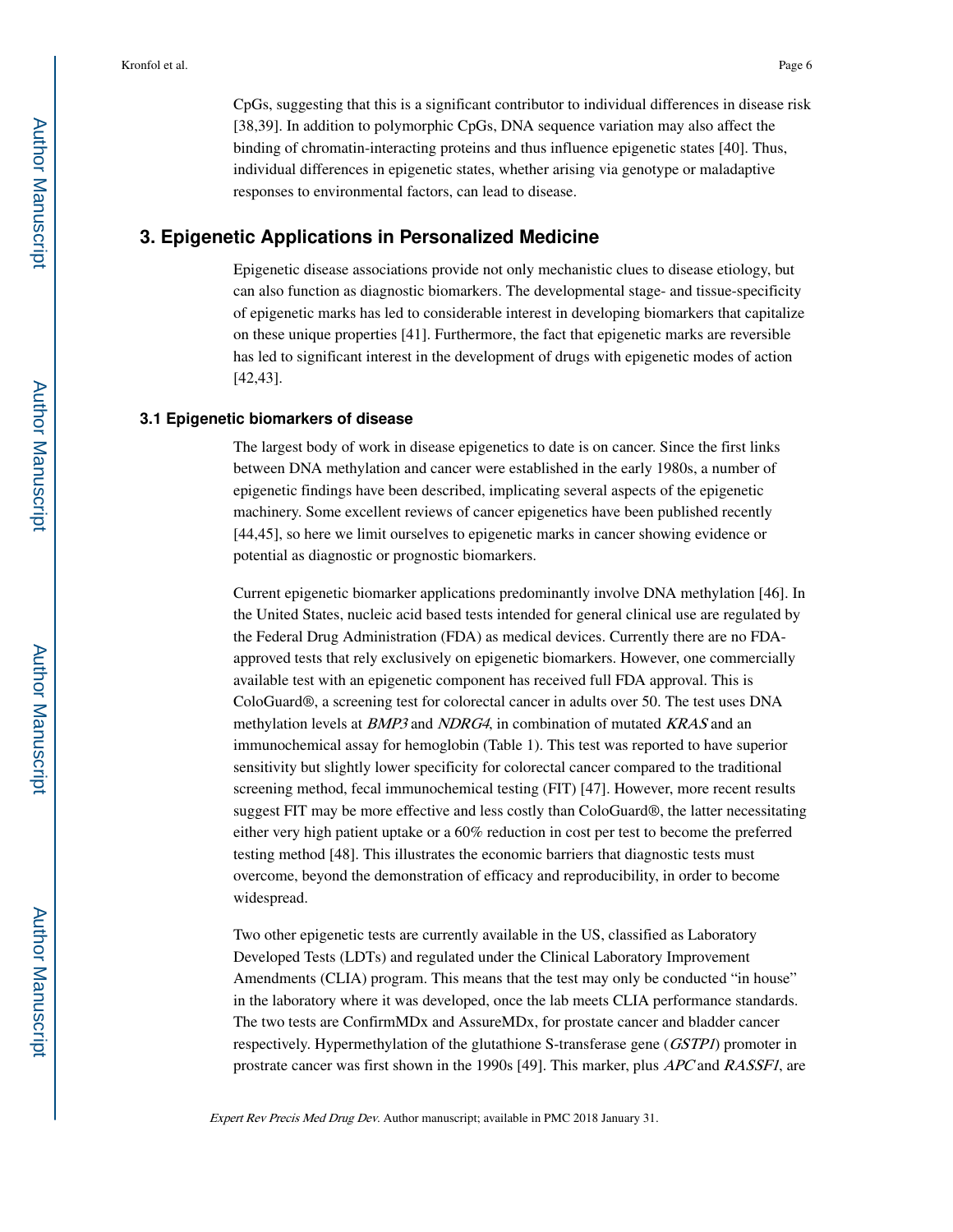now components of the ConfirmMDx test (Table 1), which is used to address false-negative prostate biopsy concerns [50]. The AssureMDx test for bladder cancer involves the analysis of DNA methylation levels of three genes (TWIST1, ONECUT2 and OTX1) in combination with mutation analysis of three others [51].

In lung cancer, the DNA methylation of the *SHOX2* gene was reported to be an accurate marker for identifying lung cancer based on analysis of bronchial aspirates [52]. In Europe, this biomarker is now commercially available as the Epi proLungVR BL Reflex Assay [53]. However, this test has not yet received regulatory approval for use in the USA.

In breast and ovarian cancer, hypermethylation of the BRCA1 promoter region has been observed repeatedly [54,55]. BRCA1 is also thought to epigenetically repress expression of the oncogenic microRNA miR-155 via a mechanism involving histone deacetylase 2 (HDAC2) [56]. A recent study by Anjum et al. (2014) identified a blood cell DNA methylation signature at  $BRCA1$  that was able to predict breast cancer risk several years prior to diagnosis [57]. However, this biomarker is not yet available in a commercial kit or test.

The biomarker potential of circulating cell-free DNA (cfDNA) has been investigated in breast cancer and other cancers. Circulating cfDNA is extracted from plasma or serum and is derived from dying tumor cells that release their DNA into the bloodstream. Kloten et al (2013) used a panel of three genes ( $ITIH5$ ,  $DKK3$  and  $RASSFIA$ ) that showed hypermethylation in serum cfDNA from breast cancer patients and found these could discriminate between patients and controls with a sensitivity of 67% and specificity of 69% [58]. Fackler et al. (2014) followed this with a panel of 10 genes and cancer-specific DNA was detected in sera with a sensitivity of 91% and specificity of 96% in the test samples [59]. The researchers of the latter study are reportedly working with the diagnostics company Cepheid to bring this test to market [60].

While epigenetic studies of cancer are arguably the most advanced relative to other areas, several diseases have shown promising findings, particularly with respect to DNA methylation. These include neurological disorders such as Alzheimer's Disease [61,62] and Parkinson's Disease [63], autoimmune disorders such as systemic lupus erythematosus [64], and psychiatric disorders such as schizophrenia [65,66] and autism [67]. Despite these advances, there are no currently available diagnostic kits for these diseases that employ epigenetic markers. Nevertheless, it is hoped that the clinical value of epigenomics already seen in oncology will be replicated in these areas [68].

#### **3.2 Epigenetic drugs**

The dynamic and reversible nature of epigenetic modifications is of particular relevance to drug development, as it implies that specific disease-associated epigenetic states may be reversible with pharmacological treatment [69]. This segment will summarize current and potential "epidrugs", or drugs with epigenetic modes of action. Epidrugs are classified according to their respective target enzymes, and include the following: DNA N-methyl transferase inhibitors (DNMTi), histone acetyltransferase inhibitors (HATi/KATi), histone methyltransferase inhibitors (HMTi/KMTi), histone N-methyl lysine demethylase inhibitors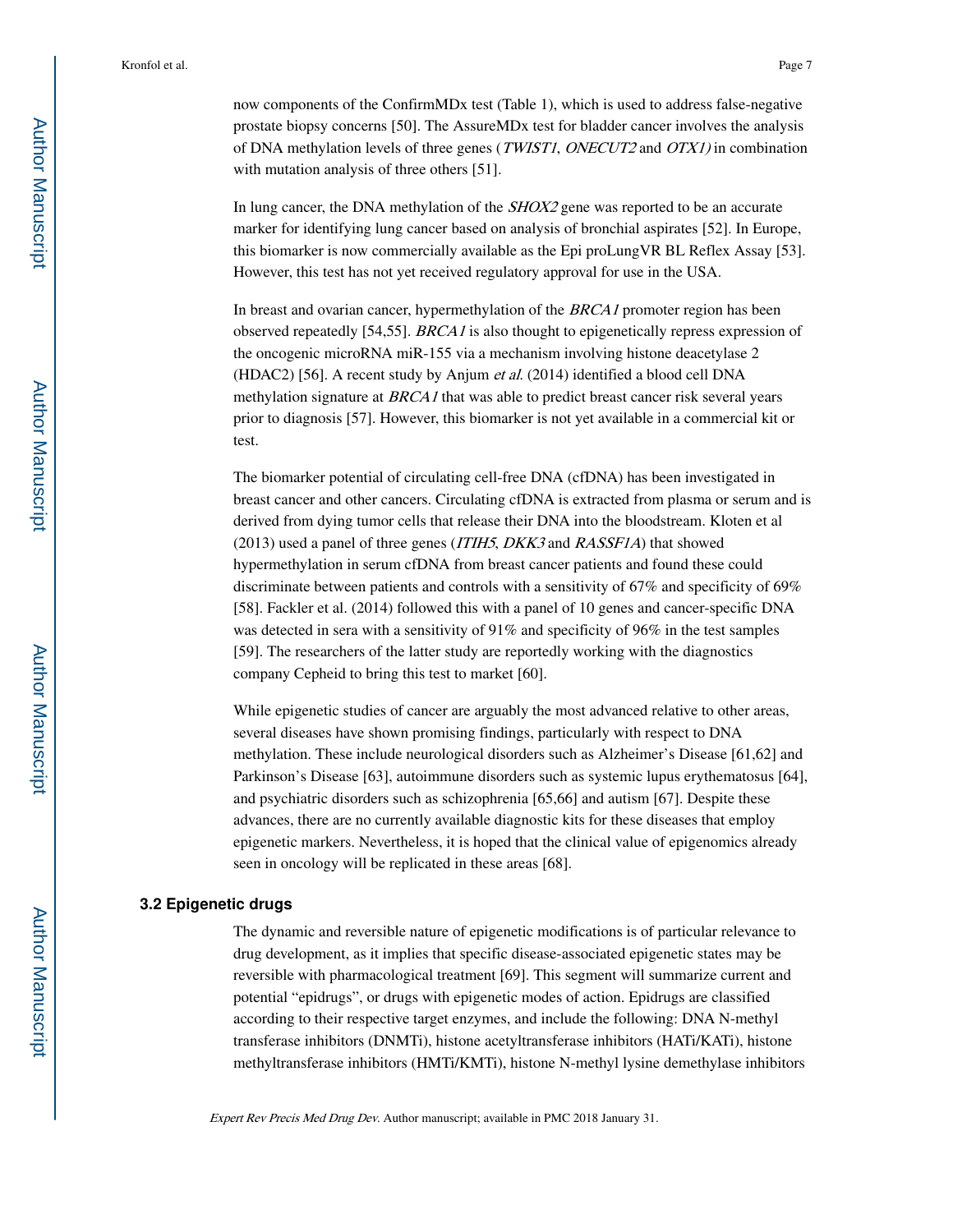(HDMi/KDMi), histone deacetylase inhibitors (HDACi/KDACi), and bromodomain inhibitors. Currently there are two classes of epigenetic drugs that have been approved by FDA for clinical use in the United States: DNMTi and HDACi (see Table 2).

The first approved epidrug in the US was azacitidine (Vidaza, Azadine), a DNMTi indicated to treat chronic myelomonocytic leukemia and myelodysplastic syndrome. Azacitidine was approved in 2004 and quickly followed by decitabine (Dacogen) with same indication two years later. Both drugs cause broad hypomethylation that leads to cellular dysregulation that most seriously affects rapidly dividing cells. It is important to note that these drugs are not highly locus-specific and these agents can cause hypomethylation at many genomic sites. Even though current drugs are designed to favorably induce genes that have been silenced in cancer [70], they may also activate the expression of prometastatic genes as well as oncogenes [71]. There remains a need to develop more selective DNMTi to improve the efficacy and reduce side effects for this class of drug.

The potential application of DNMTi to other diseases is also under investigation and examples include multiple sclerosis [72], HIV [73], pain [74] and memory [75]. For example, DNMT activity was observed in HIV-1 infection of CD4(+) T-cells in vitro and induced hypermethylation of distinct cellular promoters [73]. Studies from Rajasethupathy et al. suggested that DNA methylation is necessary for serotonin-dependent long-term facilitation in memory formation [76]. For a curative therapy of AIDS patients, a combination of antiretroviral drugs and epidrugs has been suggested for the reactivation of latent HIV-1 genomes. These epidrugs include DNMTi, HDACi, histone methyltransferase inhibitors (HMTi) and histone demethylase inhibitors [73].

The HDAC inhibitors suberoylanilide hydroxamic acid (SAHA, vorinostat, in 2006) and romidepsin (depsipeptide, in 2009) have proven to be successful in cancer therapeutics [77,78]. These agents cause the accumulation of acetylated histones and prevent progression of tumor cells. Vorinostat was the first HDACi to be approved by the FDA, indicated for cutaneous manifestations in patients with cutaneous T-cell lymphoma (CTCL). Panobinostat is the latest HDACi approved by the FDA in 2015 and is indicated for the treatment of multiple myeloma in combination with bortezomib and dexamethasone. Outside the US, HDACi approvals vary. In Europe, for example, only panobinostat has been approved for general clinical use (to treat multiple myeloma), while belinostat received orphan designation for peripheral T-cell lymphoma (PTCL). In China, an additional HDACi known as chidamide (Epidaza®), was approved for treatment of PTCL by the Chinese FDA in 2015. Although most HDACi are approved for cancer type indications, studies have suggested potential roles in schizophrenia [79] and Type2 diabetes [80]. However, similar to the DNMTi drugs, current HDACi have broad effects across the genome and lack locusspecificity. These drugs can have serious side effects [43] and use of currently approved HDACi in cancer is often indicated only after other treatments have failed, or as combination therapies (Table 2).

Besides these two approved epidrug classes, HMTi and bromodomain inhibitors are other emerging epidrug classes under development. Pinometostat is a small molecule inhibitor of the histone methyltransferase DOT1L for the treatment of MLL-r leukemia [81].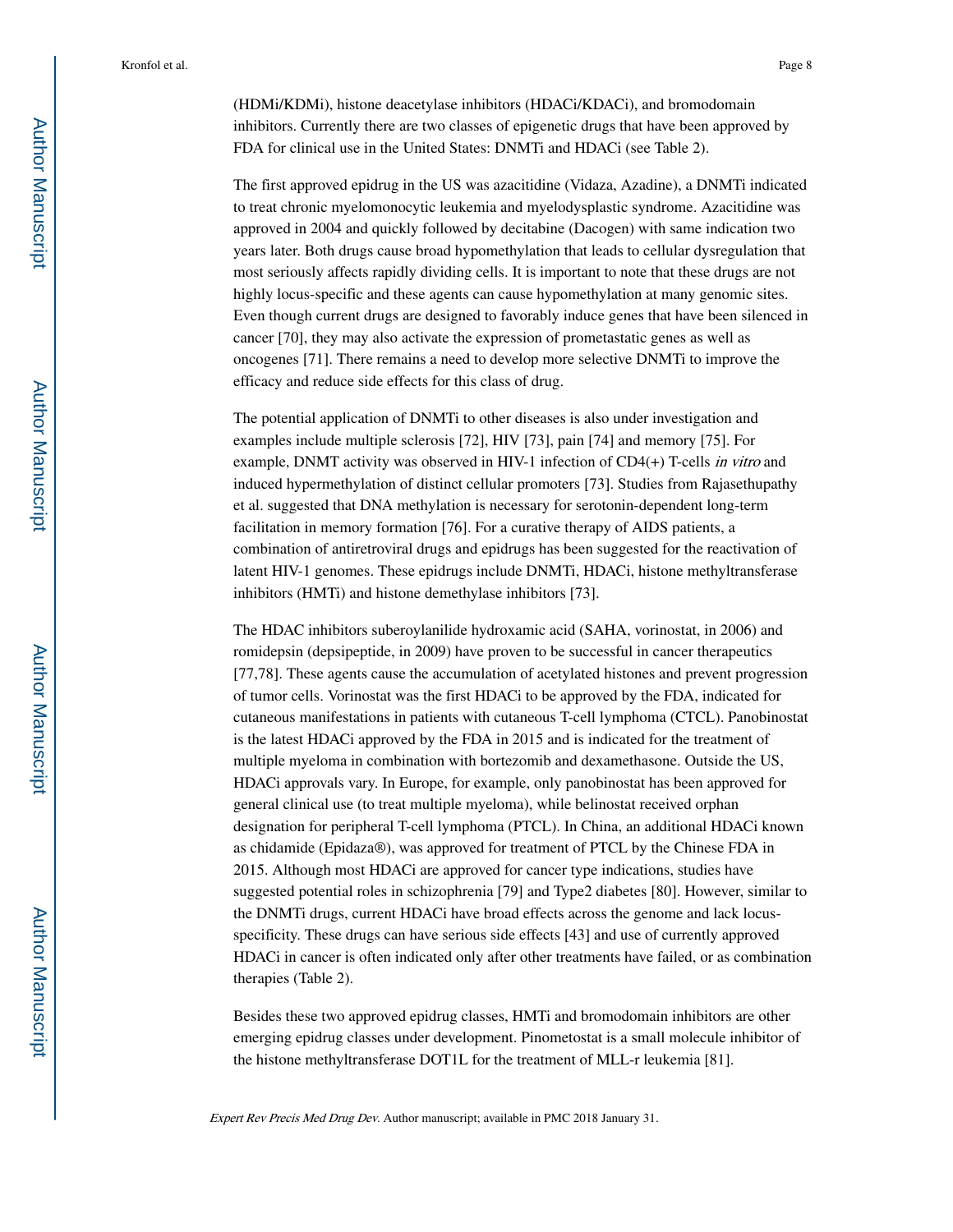Tazemetostat is an orally administered, first-in-class small molecule HMTi that targets the EZH2 transcriptional repressor to treat multiple types of hematological malignancies and genetically defined solid tumors [82]. GSK3326595, an inhibitor of the transcriptional regulator protein arginine methyltransferase 5 (PRMT5), is also in phase 1 clinical trial. Bromodomain proteins are readers that recognize acetylated lysine and transduce the gene activation signal [27]. OTX-015 and CPI-0610 are bromodomain protein inhibitors both in phase I trials for cancers. These drugs target a specific family of bromodomain proteins, known as Bromodomain Extra-Terminal motif (BET) proteins [83]. Another BET inhibitor, Apabetalone (RVX-208), is in Phase III clinical trials for cardiovascular events in Type 2 diabetes subjects with coronary artery disease. These example epidrugs, and several more are advancing through the clinical trial pipeline, are summarized in Table 3. In this table, we focus only on epidrugs in active or planned clinical trials registered in the US (clinicaltrials.gov) and show the latest phase trial for each drug, plus any trials for indications outside oncology. We restrict our listing of early phase cancer indications because these are too numerous to list concisely.

Finally, several HATi are in preclinical studies at time of writing. Aberrant function of HATs, also called lysine acetyltransferases (KATs), is correlated with cancer and other diseases [84]. HATi are great candidates with potential therapeutic utility, but current HATi only have moderate potency and specificity and none are in clinical trial at time of writing. Nevertheless, some HATi have shown efficacy in preclinical studies. Compound C646 is a pyrazolone-containing small molecule inhibitor of the p300/CBP HAT subfamily [85]. It has been shown to cause growth arrest in melanoma cell lines and inhibit cancer cell growth in prostate and lung cancer cell lines. PU139 is a pyridoisothiazolone that inhibits several HAT subfamilies and was shown to block neuroblastoma xenograft growth in mice [86]. These agents and others in development are indicative that HATi are still in infancy relative to other epigenetic drugs, but they show enormous promise and need further investment to reach their potential as therapeutic compounds.

#### **3.3 Epigenetic biomarkers of drug response**

As a natural extension of pharmacogenetics, it is possible to use epigenetic biomarkers to predict drug response. While none have yet achieved regulatory approval for clinical use, a small number of examples are established in the literature. Among the best known is DNA methylation of the *MGMT* promoter. This gene encodes a DNA repair enzyme ( $O^6$ alkylguanine DNA alkyltransferase). Methylation in the promoter region of MGMT is associated with better response to alkylating neoplastic agents like temozolomide, as first shown in glioblastoma by Esteller et al. (2000) [87] and later by Hegi et al. (2005) [88]. The mechanism of effect is as follows. Temozolamide alkylates or methylates DNA at the N-7 or O-6 positions of guanine residues and the resulting DNA damage triggers tumor cell death. Hypomethylation of *MGMT* leads to expression of  $O<sup>6</sup>$ -alkylguanine DNA alkyltransferase, which can repair the DNA damage, whereas hypermethylation leads to silencing of the gene and thus greater susceptibility to the drug. In addition to glioma, a role for MGMT in predicting response to metastatic colorectal cancer (mCRC) treatment has also been suggested [89].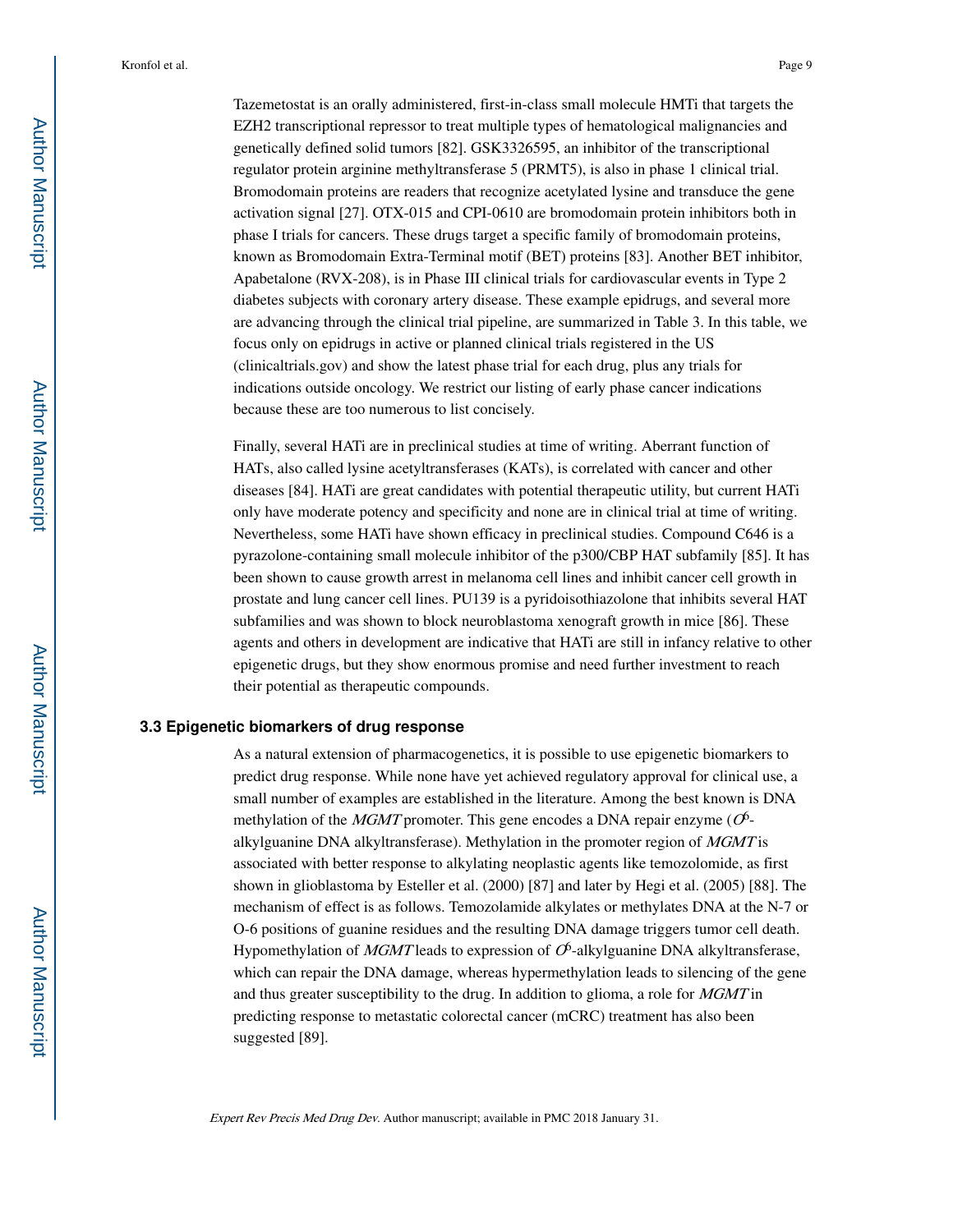Other published epigenetic biomarker examples include GSTP1 and BRCA1. Methylation of the promoter of GSTP1 is correlated with survival in breast cancer patients and may be predictive of treatment efficacy with doxorubicin [90] or DNA methyltransferase (DNMT) inhibitors [91]. The *BRCA1* gene plays a role in DNA damage response and hypermethylation of the *BRCA1* promoter region may be predictive of enhanced sensitivity to platinum-derived drugs in cancer cell lines and xenografted tumors; it also may be predictive of increased time to relapse and survival in ovarian cancer patients under cisplatin treatment [92].

The impact of epigenetics in drug response has been investigated beyond oncology. For example, methylation of the P2 promoter of the *IGF1* gene affects transcriptional response to growth hormone (GH) [93]. GH is mainly used to treat children with short stature due to growth hormone deficiency. Ouni et al. [93] measured P2-driven and total IGF1 transcripts before and 12 h after the GH injection and found an increase in P2-driven transcripts with a very strong inverse correlation with CG-137 methylation. This correlation accounted for  $\sim$ 25% of the variability in the response to GH.

#### **3.4 Epigenetic modification of drug absorption, distribution, metabolism and excretion (ADME) genes**

ADME genes encode transporters, plasma proteins, and drug metabolizing enzymes that are responsible for absorption, distribution, metabolism and excretion of xenobiotics. Genetic variation at ADME genes has proven extremely successful in predicting individual differences in pharmacokinetics, particularly in the case of drug metabolizing phenotypes associated with the CYP450s, as mentioned above. However, there remain large individual differences in drug metabolism unexplained by genetic variation that have led to the suggestion that epigenetics may substantially influence these phenotypes [94]. Unfortunately, research to date has not yet directly addressed this question, but individual variation in epigenetic states of ADME genes has been correlated with a range of outcomes. For example, Parkinson's disease has been associated with hypomethylation of the CYP2E1 gene promoter in the brain [95]. Methylation levels at CYP1B1 [96] and CYP1A1 [97] have been associated with prostate cancer, and CYP2W1 with colon cancer [98]. Methylation levels at the drug transporter genes *OCT1* [99] and *OCT2* [100], responsible for the renal excretion of drugs, have been associated with renal carcinoma. These findings demonstrate the existence of inter-patient variability in ADME gene epigenetic states, some of which have functional effects on gene expression. However, the extent of normal epigenetic variation at these loci in the population and the extent to which it will affect pharmacokinetic phenotypes remains to be determined.

#### **3.5 Conclusion**

Epigenomic medicine is already here, with numerous epigenetic disease associations reported, six epidrugs and a handful of epigenetic biomarker tests available the US, plus a small number of other products available worldwide. The largest number of findings and applications to date is in the field of oncology. However, the field of epigenetics is only a few decades old and epigenomic medicine is a very recent arrival, so we are still in early days. The perceived benefits that epigenomics will bring to healthcare are emphatically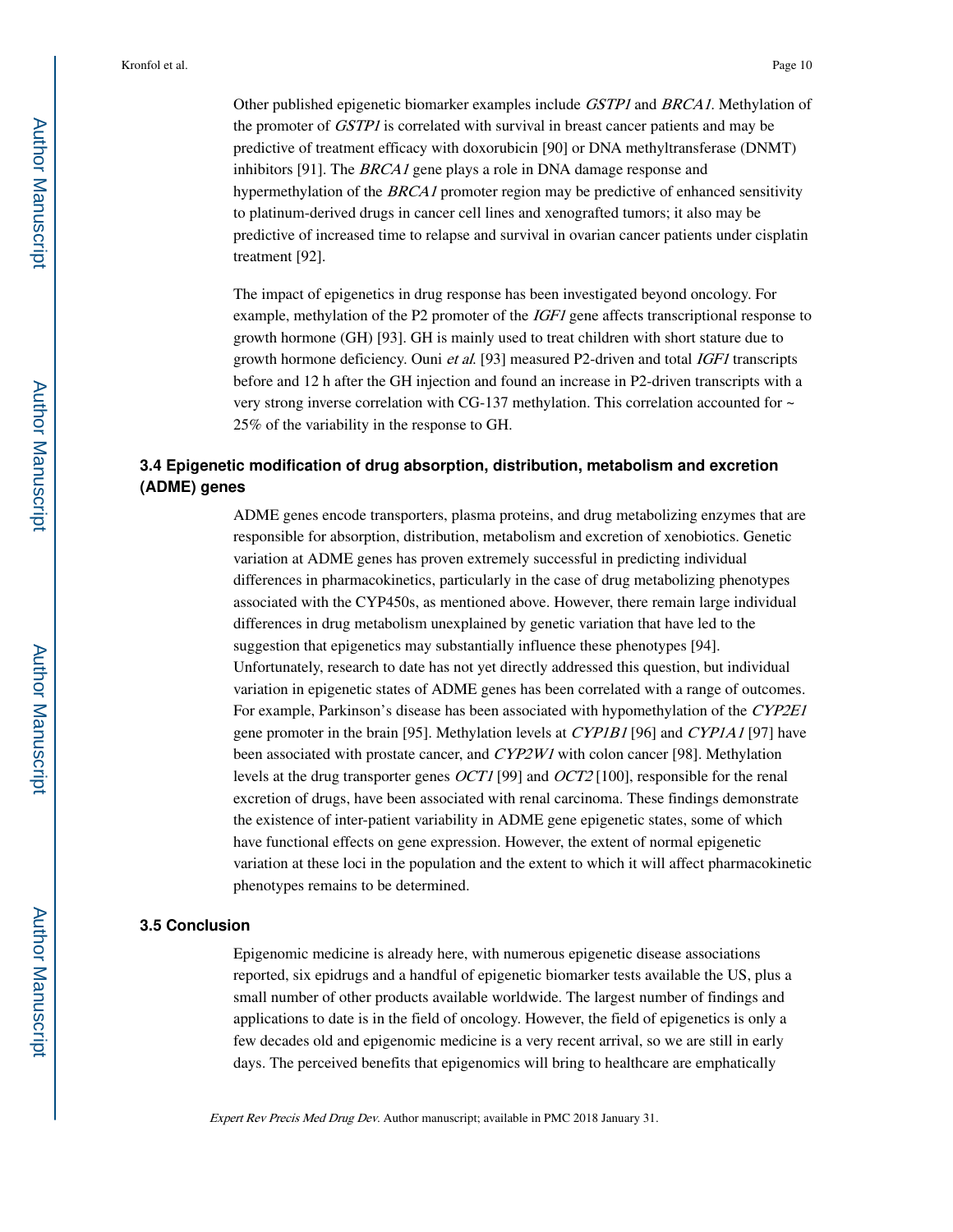illustrated by the large number of epidrugs currently in development and the large sums of research dollars spent on large-scale discovery efforts such as RoadMap Epigenomics. To drive the field forward, epigenomic medicine needs to expand beyond cancer. Also, while significant efforts are being devoted to bringing new epidrugs to market, more efforts must be devoted to developing new epigenetic biomarkers, of which there are few.

#### **4. Expert Commentary**

Several factors are currently driving innovation in epigenomic medicine. First is the general level of interest in the field, which is high. Second is the ongoing characterization of reference epigenomes to enrich and accelerate research efforts. Third is the availability of powerful methods such as next-generation sequencing (NGS) to characterize epigenomes. Discussion of technical methods is largely outside the scope of this article and reviews have been published elsewhere [101,102]. However, with NGS approaches already in use to characterize genome-wide DNA methylation and protein-DNA binding patterns, we would argue that technology is not a bottleneck for the advancement of epigenomic medicine.

Considering epigenomic biomarker research, among the most significant difficulties are data complexity and the clean interpretation of findings [103]. Unlike studies of genotype, epigenomics has a direction of causality problem. While epigenetic biomarkers may be predictive of disease state or drug response, epigenetic changes are also inducible by pharmacological treatments [11,104]. As a result, there is the risk that epigenetic differences between cases and controls in an epigenome-wide association study could be the result of drug treatment in cases, rather than causal variation. Furthermore, evidence from genomewide studies suggests that not all epigenetic changes are functional or cause identifiable changes to gene expression [105]. Targeting specific populations, such as drug-naïve patients, may go some way to solving issues related to the direction of causality, but it is certain that experimental model systems will be needed to adequately disentangle causality and establish functionality of epigenetic changes.

Another complexity is that epigenetic modifications are cell-specific. While this is in many ways an advantage, and can give precise insight into the workings of the cell of origin, it also leads to some challenges in sample collection, particularly with respect to clinical studies. Blood DNA is the most readily-accessible source from humans, but the extent to which blood DNA methylation is reflective of methylation changes in other tissues is debated and it seems there may not be a hard and fast rule with respect to which changes are reflected in blood as compared to which are not. Aging epigenetic signatures, also known as the "epigenetic clock", appear to transcend tissue barriers [106], but the extent to which a blood DNA methylation mark is informative about a disease of, for example, the lung or heart remains an open question. Circulating cfDNA is an exception, since it is sourced from the diseased tissue of interest and is merely liberated into the bloodstream.

While these considerations apply to the discovery of novel epigenetic biomarkers, a separate set of considerations apply to novel epigenetic drugs. Paramount among priorities for future epidrug development is improving target specificity. This can be viewed in two ways. First, as mentioned above, current drugs lack genomic locus specificity and affect DNA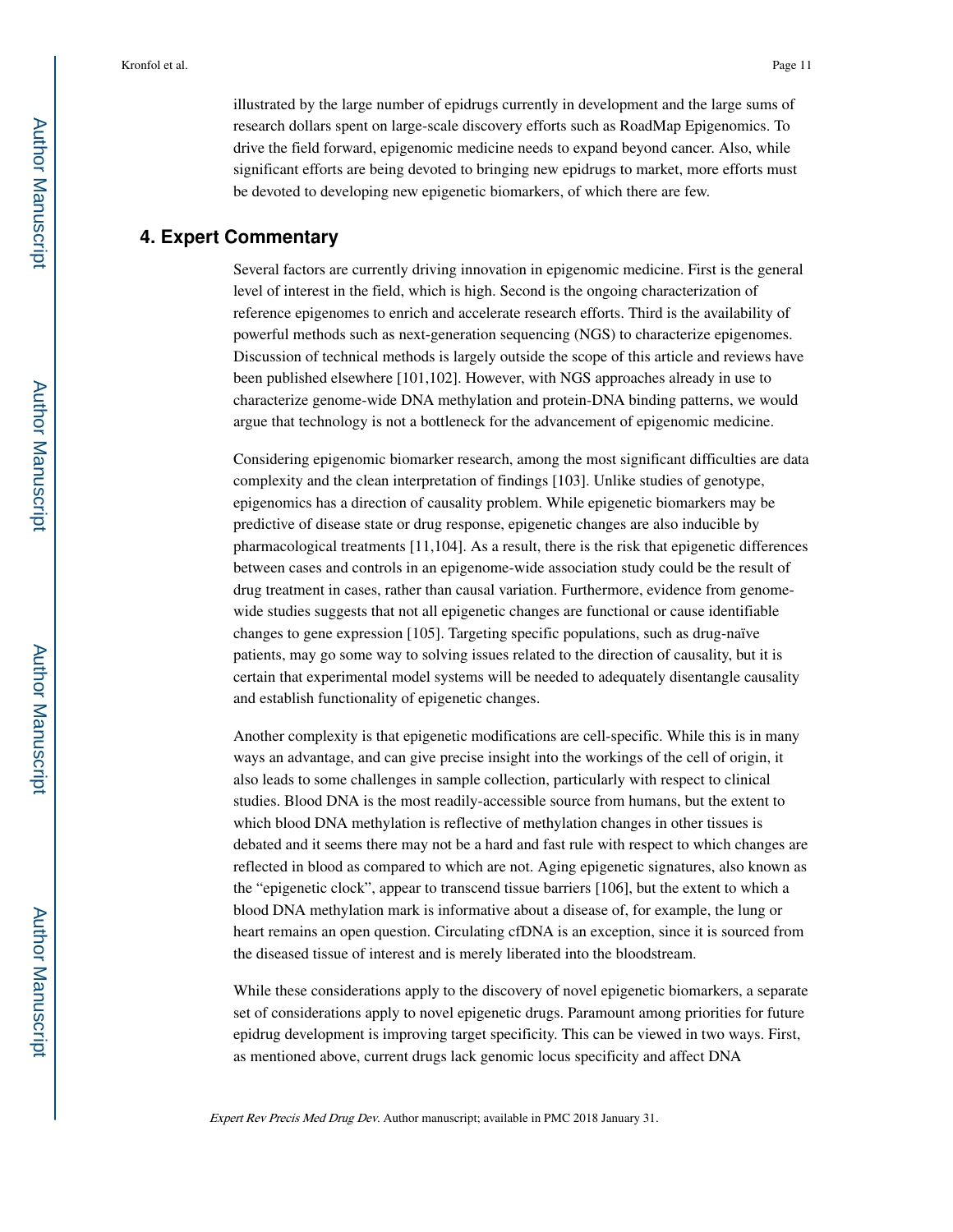methylation or histone modifications somewhat indiscriminately. To truly enable precision correction of aberrant changes, some sort of nucleic acid targeting adjunct is likely to be required. While antisense RNA (MG98) has already been used to modulate DNMT activity with some success [107], it is difficult to speculate how this could be used to target epigenetic modifications at specific target loci. On the other hand, it may be possible to capitalize on the locus targeting abilities of CRISPR/Cas9 systems to deliver epigenetic modifying agents to specific loci. Indeed, epigenome editing has already been demonstrated using this broad approach [108]. A second consideration involves the specificity of epidrugs to specific members of families of chromatin modifying enzymes. For example, there are numerous human DNMTs and HDAC enzymes with somewhat different functions and substrate specificities but currently available DNMTi and HDACi are non-selective and inhibit many isozymes. However, some drugs currently in clinical trials appear to be more selective, e.g. mocetinostat that inhibits only HDAC 1 and 4 (see Table 3). Thus, the problem of specificity does not appear to be insurmountable. To conclude, we mention two areas, one technological and one clinical, that we consider to be of significant interest going forward.

The advent of chromatin conformation capture (3C) sequencing technology marked the beginning of a new era in precision medicine and our understanding of epigenomic regulation. Its evolution into Hi-C technology allows insight into the well-organized 3D structure of the human genome within the nucleus [109]. Numerous studies demonstrated highly conserved topologically associated domains (TADs) - spatially close units of chromatin bringing together enhancers, promoters of genes, and other regulatory elements. These TADs have well-defined boundaries marked by strongly interacting chromatin regions (chromatin loops) [110]. TADs harbor multiple active RNA polymerases anchored to a nuclear substructure, with genes within TADs showing co-expression patterns [111]. TADs are increasingly recognized as regulatory units orchestrating expression of thousands of genes, thus implying a new "druggable nucleosome" paradigm. Disruption of TAD boundaries due to genetic variants leads to fusion of TADs and/or formation of smaller TADs [112,113]. This is a frequent event in cancer, leading to coordinated expression of oncogenes [114,115]. With the dropping costs of sequencing using personalized TAD abnormalities for diagnostic, prognostic and, potentially, treatment purposes will soon complement traditional gene expression and epigenetic tests.

In the clinical arena, aging is an area where epigenomic medicine may make an impact. Older adults are at increased risk for adverse drug events and this may be partly because aging is associated with changes in physiology that can affect drug pharmacokinetics and pharmacodynamics [116]. The clinical challenge is to identify those patients who are more likely to experience an adverse drug event or altered drug response among the older adult population when weighing the risk versus the benefit of a drug therapy. Chronologic age alone is insufficient as an indicator that dosage adjustment or avoidance of a particular therapeutic agent is warranted. Pharmacogenetic information alone is also insufficient, as altered drug response and risk of adverse drug events changes across the lifespan while genotype remains constant [117,118]. Epigenetic alterations may be a better indicator than chronological age for personalizing drug therapy for the older population. For example, it has been proposed that epigenetic regulation of cytochrome P450 (CYP) enzymes responsible for drug metabolism through DNA methylation may result in altered drug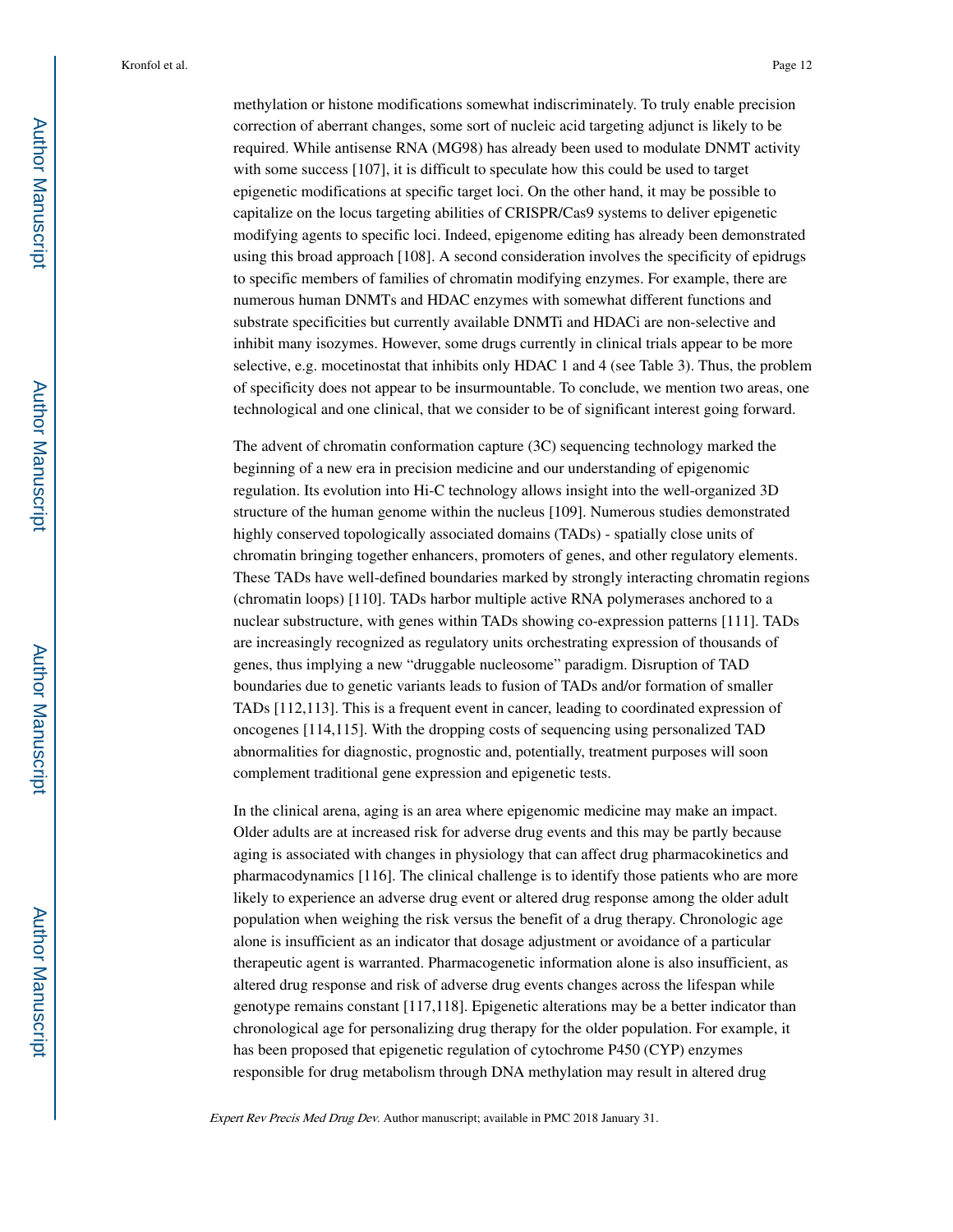exposure in geriatric patients [119]. More research is needed to elucidate the relationships between epigenetics and drug exposure and response during senescence, but is a promising alternative to chronologic age for adjusting pharmacotherapy in older adults.

#### **Five-year view**

We expect to see the introduction of several new epidrugs in the next five years, given that many are currently in later stage clinical trials. Perhaps the most significant change in this area will be the introduction of epidrugs with indications outside cancer. For example, Apabetalone (RVX-208) from Resverlogix is in Phase III trials for high risk Type 2 diabetes mellitus patients with coronary artery disease (Table 3). Resverlogix also reports the planning of Phase II trials for Alzheimer's disease (www.resverlogix.com/programs/ rvx-208-clinical-development/). Successful approval for either of these indications would be a first step for epidrugs outside oncology. We also expect to see new classes of epidrug enter clinical trials. As mentioned above, several HATi are in preclinical development and show therapeutic promise. There is growing recognition of the importance of histone acetylation in many diseases, including cancer, so we expect the first HATi to enter clinical trials in three to five years.

Given the high level of current research interest, we expect a number of epigenetic biomarker tests to become commercially available on a five-year horizon. There are numerous clinical trials currently ongoing to evaluate epigenetic biomarkers. In addition to the developments cited in Sections 3.1 and 3.3 above, clinical trials of DNA methylation biomarkers for disease diagnosis, prediction of treatment efficacy and even quantifying toxin exposure (see for example clinical trial NCT01815385) are ongoing or planned. One area that should see significant growth is the use of epigenetic markers on cfDNA. As mentioned in Section 3.1, cfDNA is sourced from dead cells that have released their contents into the bloodstream. Diseased tissue DNA contributes significantly to circulating cfDNA, so cfDNA is a more direct assay of the diseased tissue methylation levels than surrogate markers from readily accessible cell types such as lymphocytes. Double stranded DNA from tumor exosomes also has this property [120]. This is important given the cell-specific nature of methylation patterns. With cfDNA biomarker tests under development (Section 3.1), we expect more research in this area and perhaps clinical introduction of cfDNA methylation tests within five years.

As researchers continue to seek out new epigenetic biomarkers, we will see more large-scale epigenome-wide studies of complex diseases. These studies will primarily focus on DNA methylation but we expect the current, prevailing use of high density microarrays to largely give way to NGS as costs continue to fall. Whole genome bisulfite shotgun sequencing (WGBS) is poised to become the dominant method of choice, because it is the only way to assay DNA methylation at single base resolution. Correlation between neighboring methylated sites is low beyond very short distances [40], so this level of resolution is necessary for a comprehensive genome-wide DNA methylation analysis. While cost is the primary factor limiting large-scale implementation of WGBS, improved analysis methods will be needed to extract maximum information from these complex data. Research into whole genome sequence analysis methods will intensify over the next five years with efforts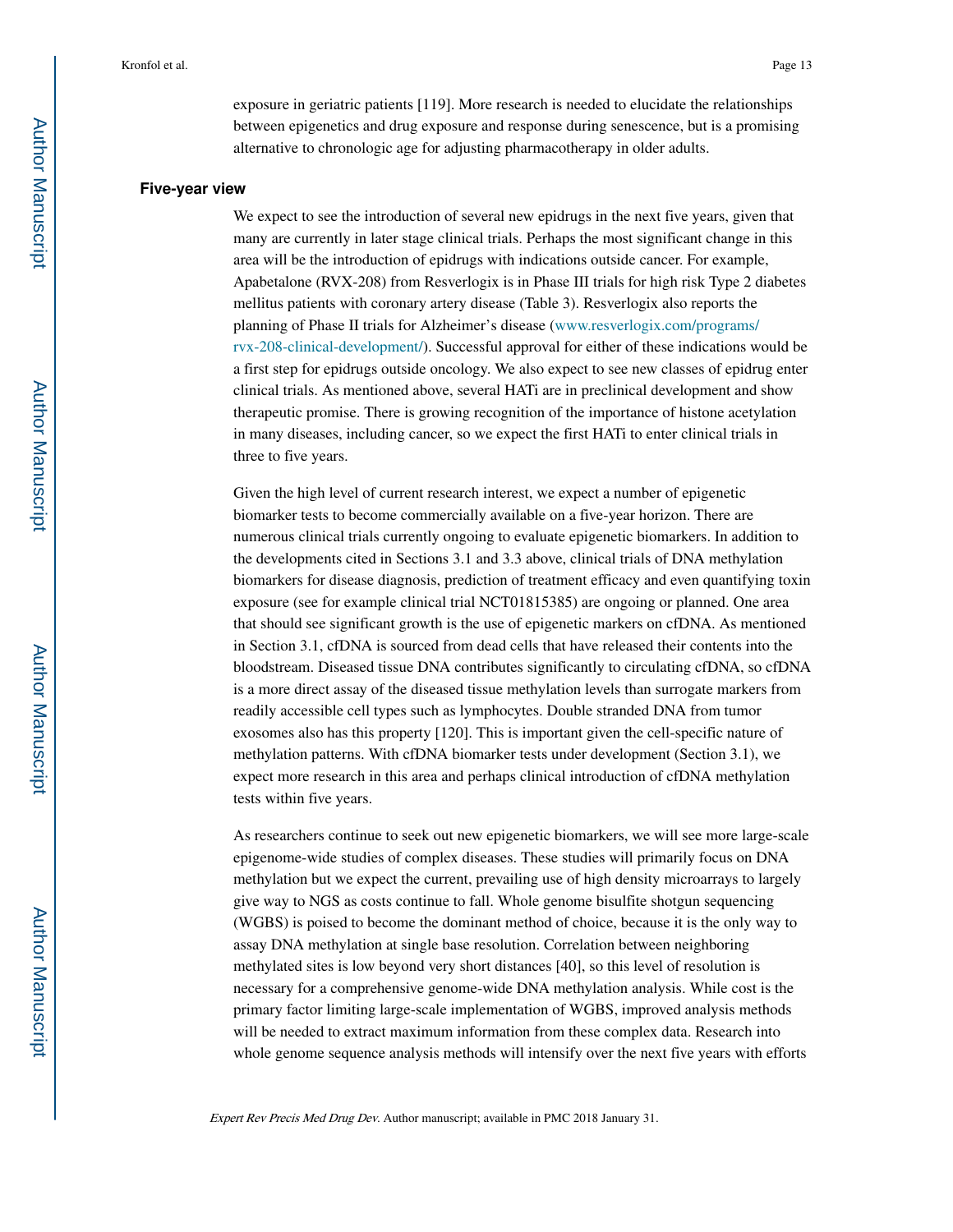such as the US Precision Medicine Initiative, a >\$200 million program to develop individualized therapy on a large scale. Analytical developments made in sequence variant analysis will likely bleed over to advance NGS methods for epigenetic studies.

Although epigenetic biomarker research will continue to focus on DNA methylation, it is of note that the first epigenome-wide association study focusing on histone modifications was recently published. In this study, Sun et al. (2016) compared genome-wide histone acetylation levels in autism spectrum disorder cases to control subjects [121]. Following this initial demonstration, it is certain that epigenome-wide association studies of histone modifications will follow shortly for other disorders. In addition to histones, inroads may be made into large-scale epidemiological studies of 5-hydroxymethylcytosine or other methylation variants.

In sum, the next five years should see intensifying research efforts in personalized epigenetic medicine, the introduction of several new epidrugs, initiation of clinical trials for new drug classes, and the clinical introduction of novel DNA methylation biomarker tests. Overall it should prove an exciting time for this nascent area.

#### **Acknowledgments**

#### **Funding**

JL McClay was partially supported by grant R21MH099419 from the US National Institutes of Health. MG Dozmorov was supported in part by the Virginia Commonwealth University Presidential Research Quest award. R Huang was supported by an American Cancer Society Institutional Research Grant. Sponsors had no role in the preparation of this manuscript.

#### **References**

- 1. Sykiotis GP, Kalliolias GD, Papavassiliou AG. Pharmacogenetic Principles in the Hippocratic Writings. J Clin Pharmacol. 2005; 45:1218–1220. [PubMed: 16239353]
- 2. Ingelman-Sundberg M. Pharmacogenetics of cytochrome P450 and its applications in drug therapy: the past, present and future. Trends Pharmacol Sci. 2004; 25:193–200. [PubMed: 15063083]
- 3. McCarthy JJ, McLeod HL, Ginsburg GS. Genomic medicine: a decade of successes, challenges, and opportunities. Sci Transl Med. 2013; 5:189sr4. [PubMed: 23761042]
- 4. Ritchie MD. The success of pharmacogenomics in moving genetic association studies from bench to bedside: study design and implementation of precision medicine in the post-GWAS era. Hum Genet. 2012; 131:1615–1626. [PubMed: 22923055]
- 5. Manolio TA, Collins FS, Cox NJ, et al. Finding the missing heritability of complex diseases. Nature. 2009; 461:747–753. [PubMed: 19812666]
- 6. Cardon LR, Harris T. Precision medicine, genomics and drug discovery. Hum Mol Genet. 2016; 25:R166–R172. [PubMed: 27538422]
- 7. Tracy TS, Chaudhry AS, Prasad B, et al. Interindividual Variability in Cytochrome P450-Mediated Drug Metabolism. Drug Metab Dispos Biol Fate Chem. 2016; 44:343–351. [PubMed: 26681736]
- 8. He Z-X, Chen X-W, Zhou Z-W, et al. Impact of physiological, pathological and environmental factors on the expression and activity of human cytochrome P450 2D6 and implications in precision medicine. Drug Metab Rev. 2015; 47:470–519. [PubMed: 26574146]
- 9. Bock C. Epigenetic biomarker development. Epigenomics. 2009; 1:99–110. [PubMed: 22122639]
- 10. Ladd-Acosta C. Epigenetic Signatures as Biomarkers of Exposure. Curr Environ Health Rep. 2015; 2:117–125. [PubMed: 26231361]
- 11. Feinberg AP. Phenotypic plasticity and the epigenetics of human disease. Nature. 2007; 447:433– 440. [PubMed: 17522677]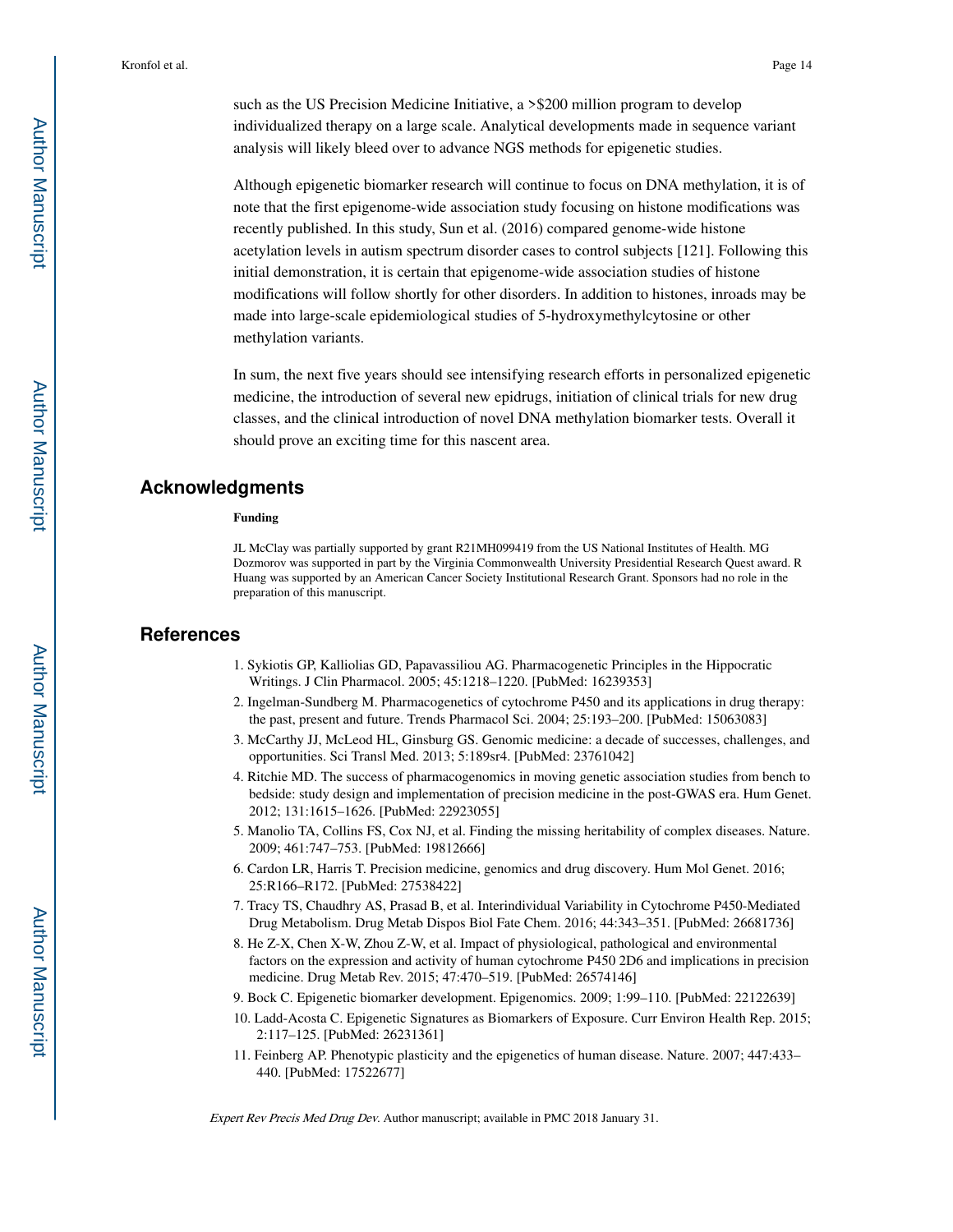- 12. Goldberg AD, Allis CD, Bernstein E. Epigenetics: A Landscape Takes Shape. Cell. 2007; 128:635–638. [PubMed: 17320500]
- 13. Noble D. Conrad Waddington and the origin of epigenetics. J Exp Biol. 2015; 218:816–818. [PubMed: 25788723]
- 14. Riggs, A., Russo, V., Martiensen, R. Epigenetic Mechanisms of Gene Regulation. Plainview, NY: Cold Spring Harbor Laboratory Press; 1996.
- 15. Irizarry RA, Ladd-Acosta C, Wen B, et al. The human colon cancer methylome shows similar hypo- and hypermethylation at conserved tissue-specific CpG island shores. Nat Genet. 2009; 41:178–186. [PubMed: 19151715]
- 16. Reik W, Dean W, Walter J. Epigenetic reprogramming in mammalian development. Science. 2001; 293:1089–1093. [PubMed: 11498579]
- 17. Ito S, Shen L, Dai Q, et al. Tet proteins can convert 5-methylcytosine to 5-formylcytosine and 5 carboxylcytosine. Science. 2011; 333:1300–1303. [PubMed: 21778364]
- 18. Bachman M, Uribe-Lewis S, Yang X, et al. 5-Formylcytosine can be a stable DNA modification in mammals. Nat Chem Biol. 2015; 11:555–557. [PubMed: 26098680]
- 19. Kriaucionis S, Heintz N. The nuclear DNA base 5-hydroxymethylcytosine is present in Purkinje neurons and the brain. Science. 2009; 324:929–930. [PubMed: 19372393]
- 20. Pastor WA, Pape UJ, Huang Y, et al. Genome-wide mapping of 5-hydroxymethylcytosine in embryonic stem cells. Nature. 2011; 473:394–397. [PubMed: 21552279]
- 21. Jenuwein T, Allis CD. Translating the histone code. Science. 2001; 293:1074–1080. [PubMed: 11498575]
- 22. Luger K, Mäder AW, Richmond RK, et al. Crystal structure of the nucleosome core particle at 2.8 A resolution. Nature. 1997; 389:251–260. [PubMed: 9305837]
- 23. Bannister AJ, Kouzarides T. Regulation of chromatin by histone modifications. Cell Res. 2011; 21:381–395. [PubMed: 21321607]
- 24. Weber CM, Henikoff S. Histone variants: dynamic punctuation in transcription. Genes Dev. 2014; 28:672–682. [PubMed: 24696452]
- 25. Marques M, Laflamme L, Gervais AL, et al. Reconciling the positive and negative roles of histone H2A.Z in gene transcription. Epigenetics. 2010; 5:267–272. [PubMed: 20364108]
- 26. Entrevan M, Schuettengruber B, Cavalli G. Regulation of Genome Architecture and Function by Polycomb Proteins. Trends Cell Biol. 2016; 26:511–525. [PubMed: 27198635]
- 27. Filippakopoulos P, Knapp S. Targeting bromodomains: epigenetic readers of lysine acetylation. Nat Rev Drug Discov. 2014; 13:337–356. [PubMed: 24751816]
- 28. Jaenisch R, Bird A. Epigenetic regulation of gene expression: how the genome integrates intrinsic and environmental signals. Nat Genet. 2003; 33(Suppl):245–254. [PubMed: 12610534]
- 29. Ivanov M, Barragan I, Ingelman-Sundberg M. Epigenetic mechanisms of importance for drug treatment. Trends Pharmacol Sci. 2014; 35:384–396. [PubMed: 24993164]
- 30. Hansen K, Helin K. Epigenetic inheritance through self-recruitment of the polycomb repressive complex 2. Epigenetics. 2009; 4:133–138. [PubMed: 19377285]
- 31. ENCODE Project Consortium. An integrated encyclopedia of DNA elements in the human genome. Nature. 2012; 489:57–74. [PubMed: 22955616]
- 32\*\*. Kundaje A, Meuleman W, et al. Roadmap Epigenomics Consortium. Integrative analysis of 111 reference human epigenomes. Nature. 2015; 518:317–330. A tour de force revealing baseline epigenetic patterns and regulation in human tissues. [PubMed: 25693563]
- 33. Ernst J, Kheradpour P, Mikkelsen TS, et al. Mapping and analysis of chromatin state dynamics in nine human cell types. Nature. 2011; 473:43–49. [PubMed: 21441907]
- 34. Fraga MF, Ballestar E, Paz MF, et al. Epigenetic differences arise during the lifetime of monozygotic twins. Proc Natl Acad Sci U S A. 2005; 102:10604–10609. [PubMed: 16009939]
- 35. Feil R, Fraga MF. Epigenetics and the environment: emerging patterns and implications. Nat Rev Genet. 2011; 13:97–109.
- 36. Rutter M. Why is the topic of the biological embedding of experiences important for translation? Dev. Psychopathol. 2016; 28:1245–1258.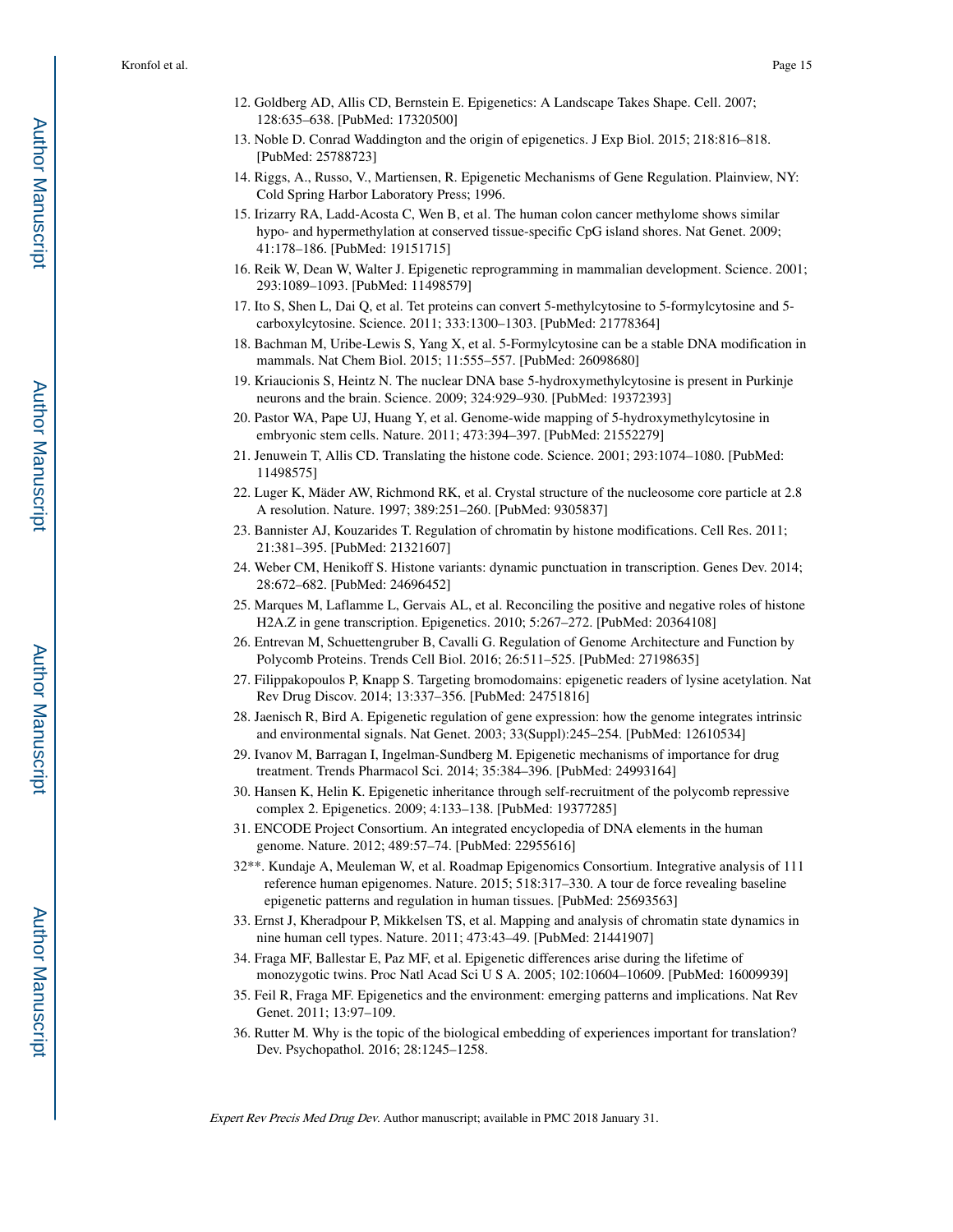- 37. Zhi D, Aslibekyan S, Irvin MR, et al. SNPs located at CpG sites modulate genome-epigenome interaction. Epigenetics. 2013; 8:802–806. [PubMed: 23811543]
- 38. Zhou D, Li Z, Yu D, et al. Polymorphisms involving gain or loss of CpG sites are significantly enriched in trait-associated SNPs. Oncotarget. 2015; 6:39995–40004. [PubMed: 26503467]
- 39. Cazaly E, Charlesworth J, Dickinson JL, et al. Genetic Determinants of Epigenetic Patterns: Providing Insight into Disease. Mol Med. 2015; 21:400–409. [PubMed: 25822796]
- 40. McClay JL, Shabalin AA, Dozmorov MG, et al. High density methylation QTL analysis in human blood via next-generation sequencing of the methylated genomic DNA fraction. Genome Biol. 2015; 16:291. [PubMed: 26699738]
- 41. García-Giménez, JL. Epigenetic Biomarkers and Diagnostics. Academic Press; 2015.
- 42. Szyf M. Epigenetics, DNA methylation, and chromatin modifying drugs. Annu Rev Pharmacol Toxicol. 2009; 49:243–263. [PubMed: 18851683]
- 43. Hunter P. The second coming of epigenetic drugs: a more strategic and broader research framework could boost the development of new drugs to modify epigenetic factors and gene expression. EMBO Rep. 2015; 16:276–279. [PubMed: 25662153]
- 44. Suvà ML, Riggi N, Bernstein BE. Epigenetic reprogramming in cancer. Science. 2013; 339:1567– 1570. [PubMed: 23539597]
- 45. Feinberg AP, Koldobskiy MA, Göndör A. Epigenetic modulators, modifiers and mediators in cancer aetiology and progression. Nat Rev Genet. 2016; 17:284–299. [PubMed: 26972587]
- 46. Amacher DE. A 2015 survey of established or potential epigenetic biomarkers for the accurate detection of human cancers. Biomarkers. 2016; 21:387–403. [PubMed: 26983778]
- 47. Imperiale TF, Ransohoff DF, Itzkowitz SH, et al. Multitarget stool DNA testing for colorectalcancer screening. N Engl J Med. 2014; 370:1287–1297. [PubMed: 24645800]
- 48. Ladabaum U, Mannalithara A. Comparative Effectiveness and Cost Effectiveness of a Multitarget Stool DNA Test to Screen for Colorectal Neoplasia. Gastroenterology. 2016; 151:427–439. e6. [PubMed: 27311556]
- 49. Lee WH, Morton RA, Epstein JI, et al. Cytidine methylation of regulatory sequences near the piclass glutathione S-transferase gene accompanies human prostatic carcinogenesis. Proc Natl Acad Sci U S A. 1994; 91:11733–11737. [PubMed: 7972132]
- 50. Partin AW, Van Neste L, Klein EA, et al. Clinical validation of an epigenetic assay to predict negative histopathological results in repeat prostate biopsies. J Urol. 2014; 192:1081–1087. [PubMed: 24747657]
- 51. van Kessel KEM, Neste LV, Lurkin I, et al. Evaluation of an Epigenetic Profile for the Detection of Bladder Cancer in Patients with Hematuria. J Urol. 2016; 195:601–607. [PubMed: 26327355]
- 52. Schmidt B, Liebenberg V, Dietrich D, et al. SHOX2 DNA methylation is a biomarker for the diagnosis of lung cancer based on bronchial aspirates. BMC Cancer. 2010; 10:600. [PubMed: 21047392]
- 53. Dietrich D, Kneip C, Raji O, et al. Performance evaluation of the DNA methylation biomarker SHOX2 for the aid in diagnosis of lung cancer based on the analysis of bronchial aspirates. Int J Oncol. 2012; 40:825–832. [PubMed: 22108652]
- 54. Stefansson OA, Esteller M. Epigenetic modifications in breast cancer and their role in personalized medicine. Am J Pathol. 2013; 183:1052–1063. [PubMed: 23899662]
- 55. Cancer Genome Atlas Research Network. Integrated genomic analyses of ovarian carcinoma. Nature. 2011; 474:609–615. [PubMed: 21720365]
- 56. Chang S, Wang R-H, Akagi K, et al. Tumor suppressor BRCA1 epigenetically controls oncogenic microRNA-155. Nat Med. 2011; 17:1275–1282. [PubMed: 21946536]
- 57. Anjum S, Fourkala E-O, Zikan M, et al. A BRCA1-mutation associated DNA methylation signature in blood cells predicts sporadic breast cancer incidence and survival. Genome Med. 2014; 6:47. [PubMed: 25067956]
- 58. Kloten V, Becker B, Winner K, et al. Promoter hypermethylation of the tumor-suppressor genes ITIH5, DKK3, and RASSF1A as novel biomarkers for blood-based breast cancer screening. Breast Cancer Res BCR. 2013; 15:R4. [PubMed: 23320751]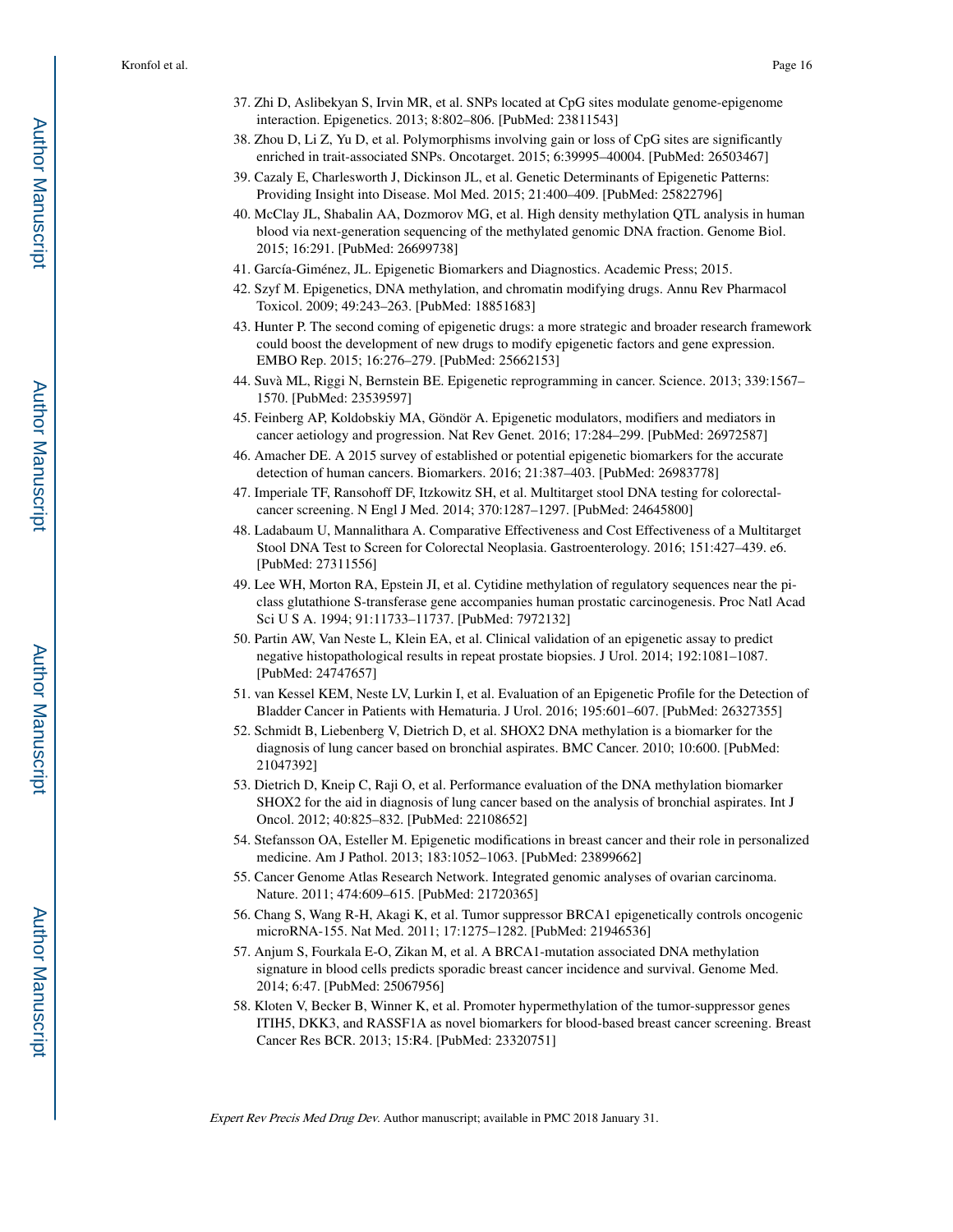- 59\*. Fackler MJ, Lopez Bujanda Z, Umbricht C, et al. Novel methylated biomarkers and a robust assay to detect circulating tumor DNA in metastatic breast cancer. Cancer Res. 2014; 74:2160–2170. An important demonstration of circulating cell-free DNA methylation levels as diagnostic biomarkers. [PubMed: 24737128]
- 60. Butkus, B. Hopkins Lab, Cepheid Developing Methylated DNA Panel for Breast Cancer Dx, Monitoring. Genome Web [Internet]. 2015. Available from: [https://www.genomeweb.com/](https://www.genomeweb.com/molecular-diagnostics/hopkins-lab-cepheid-developing-methylated-dna-panel-breast-cancer-dx) [molecular-diagnostics/hopkins-lab-cepheid-developing-methylated-dna-panel-breast-cancer-dx](https://www.genomeweb.com/molecular-diagnostics/hopkins-lab-cepheid-developing-methylated-dna-panel-breast-cancer-dx)
- 61. Lunnon K, Smith R, Hannon E, et al. Methylomic profiling implicates cortical deregulation of ANK1 in Alzheimer's disease. Nat Neurosci. 2014; 17:1164–1170. [PubMed: 25129077]
- 62. De Jager PL, Srivastava G, Lunnon K, et al. Alzheimer's disease: early alterations in brain DNA methylation at ANK1, BIN1, RHBDF2 and other loci. Nat Neurosci. 2014; 17:1156–1163. [PubMed: 25129075]
- 63. Jowaed A, Schmitt I, Kaut O, et al. Methylation Regulates Alpha-Synuclein Expression and Is Decreased in Parkinson's Disease Patients' Brains. J Neurosci. 2010; 30:6355–6359. [PubMed: 20445061]
- 64. Absher DM, Li X, Waite LL, et al. Genome-wide DNA methylation analysis of systemic lupus erythematosus reveals persistent hypomethylation of interferon genes and compositional changes to CD4+ T-cell populations. PLoS Genet. 2013; 9:e1003678. [PubMed: 23950730]
- 65. Pidsley R, Viana J, Hannon E, et al. Methylomic profiling of human brain tissue supports a neurodevelopmental origin for schizophrenia. Genome Biol. 2014; 15:483. [PubMed: 25347937]
- 66. Aberg KA, McClay JL, Nerella S, et al. Methylome-wide association study of schizophrenia: identifying blood biomarker signatures of environmental insults. JAMA Psychiatry. 2014; 71:255– 264. [PubMed: 24402055]
- 67. Ladd-Acosta C, Hansen KD, Briem E, et al. Common DNA methylation alterations in multiple brain regions in autism. Mol Psychiatry. 2014; 19:862–871. [PubMed: 23999529]
- 68. Heyn H, Esteller M. DNA methylation profiling in the clinic: applications and challenges. Nat Rev Genet. 2012; 13:679–692. [PubMed: 22945394]
- 69. DeWoskin VA, Million RP. The epigenetics pipeline. Nat Rev Drug Discov. 2013; 12:661–662. [PubMed: 23989788]
- 70. Liang G, Gonzales FA, Jones PA, et al. Analysis of gene induction in human fibroblasts and bladder cancer cells exposed to the methylation inhibitor 5-aza-2′-deoxycytidine. Cancer Res. 2002; 62:961–966. [PubMed: 11861364]
- 71. Cheishvili D, Boureau L, Szyf M. DNA demethylation and invasive cancer: implications for therapeutics. Br J Pharmacol. 2015; 172:2705–2715. [PubMed: 25134627]
- 72. Peedicayil J. Epigenetic Drugs for Multiple Sclerosis. Curr Neuropharmacol. 2016; 14:3–9. [PubMed: 26813117]
- 73. Abdel-Hameed EA, Ji H, Shata MT. HIV-Induced Epigenetic Alterations in Host Cells. Adv Exp Med Biol. 2016; 879:27–38. [PubMed: 26659262]
- 74. Sun Y, Sahbaie P, Liang D, et al. DNA Methylation Modulates Nociceptive Sensitization after Incision. PloS One. 2015; 10:e0142046. [PubMed: 26535894]
- 75. Singh P, Konar A, Kumar A, et al. Hippocampal chromatin-modifying enzymes are pivotal for scopolamine-induced synaptic plasticity gene expression changes and memory impairment. J Neurochem. 2015; 134:642–651. [PubMed: 25982413]
- 76. Rajasethupathy P, Antonov I, Sheridan R, et al. A role for neuronal piRNAs in the epigenetic control of memory-related synaptic plasticity. Cell. 2012; 149:693–707. [PubMed: 22541438]
- 77. Lane AA, Chabner BA. Histone Deacetylase Inhibitors in Cancer Therapy. J Clin Oncol. 2009; 27:5459–5468. [PubMed: 19826124]
- 78. Falkenberg KJ, Johnstone RW. Histone deacetylases and their inhibitors in cancer, neurological diseases and immune disorders. Nat Rev Drug Discov. 2014; 13:673–691. [PubMed: 25131830]
- 79. Kurita M, Holloway T, García-Bea A, et al. HDAC2 regulates atypical antipsychotic responses through the modulation of mGlu2 promoter activity. Nat Neurosci. 2012; 15:1245–1254. [PubMed: 22864611]
- 80. Sharma S, Taliyan R. Histone deacetylase inhibitors: Future therapeutics for insulin resistance and type 2 diabetes. Pharmacol Res. 2016; 113:320–326. [PubMed: 27620069]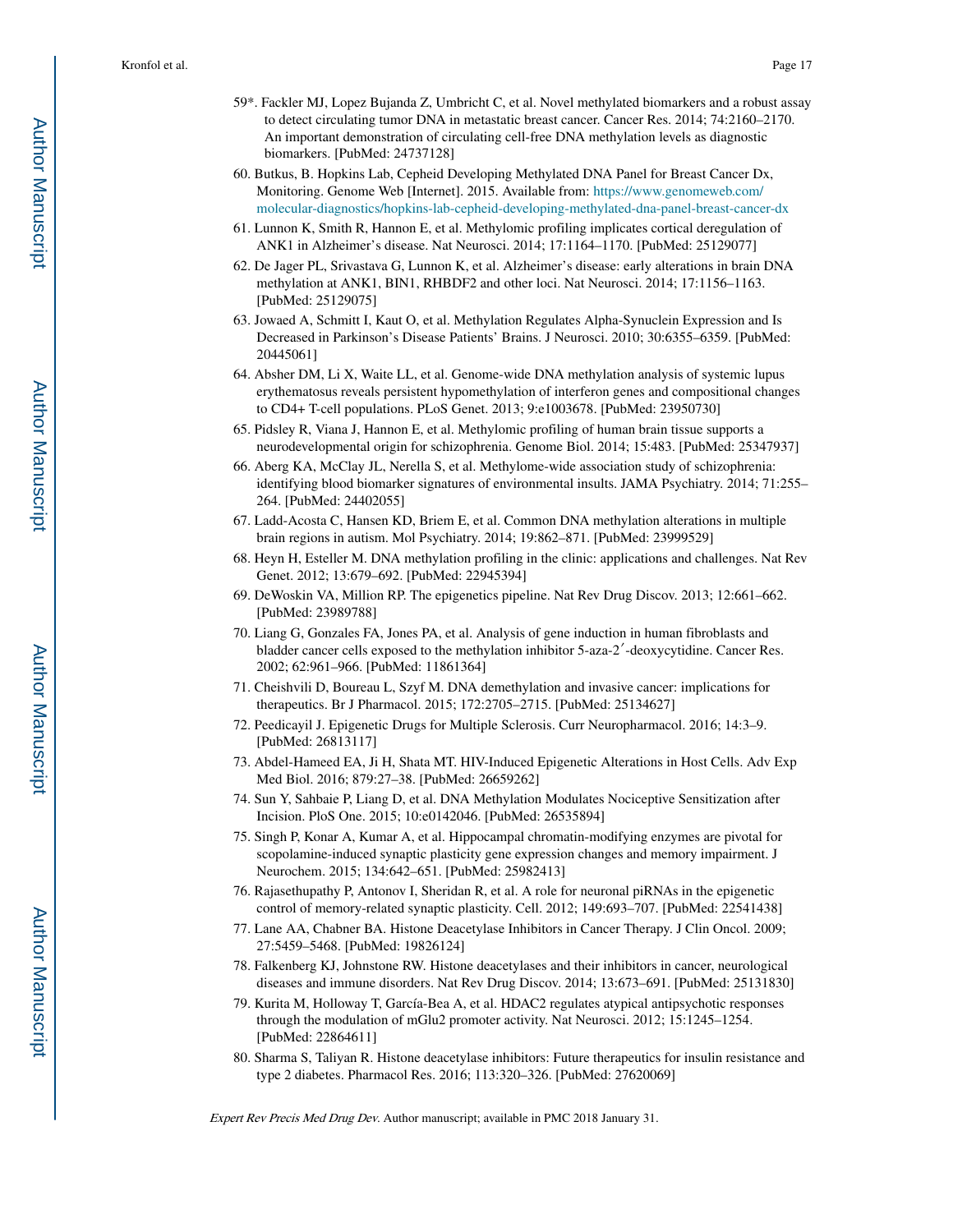- 81\*. Daigle SR, Olhava EJ, Therkelsen CA, et al. Potent inhibition of DOT1L as treatment of MLLfusion leukemia. Blood. 2013; 122:1017–1025. An interesting paper demonstrating the application of an epidrug to a genetically distinct cancer subset. [PubMed: 23801631]
- 82. Kurmasheva RT, Sammons M, Favours E, et al. Initial testing (stage 1) of tazemetostat (EPZ-6438), a novel EZH2 inhibitor, by the Pediatric Preclinical Testing Program. Pediatr Blood Cancer. 2016
- 83. Chung C, Coste H, White JH, et al. Discovery and Characterization of Small Molecule Inhibitors of the BET Family Bromodomains. J Med Chem. 2011; 54:3827–3838. [PubMed: 21568322]
- 84. Khan SN, Khan AU. Role of histone acetylation in cell physiology and diseases: An update. Clin Chim Acta Int J Clin Chem. 2010; 411:1401–1411.
- 85. Bowers EM, Yan G, Mukherjee C, et al. Virtual ligand screening of the p300/CBP histone acetyltransferase: identification of a selective small molecule inhibitor. Chem Biol. 2010; 17:471– 482. [PubMed: 20534345]
- 86. Gajer JM, Furdas SD, Gründer A, et al. Histone acetyltransferase inhibitors block neuroblastoma cell growth in vivo. Oncogenesis. 2015; 4:e137. [PubMed: 25664930]
- 87\*. Esteller M, Garcia-Foncillas J, Andion E, et al. Inactivation of the DNA-Repair Gene MGMT and the Clinical Response of Gliomas to Alkylating Agents. N Engl J Med. 2000; 343:1350–1354. A landmark study that was one of the first to show association between epigenetic factors and therapeutic drug response. [PubMed: 11070098]
- 88. Hegi ME, Diserens A-C, Gorlia T, et al. MGMT gene silencing and benefit from temozolomide in glioblastoma. N Engl J Med. 2005; 352:997–1003. [PubMed: 15758010]
- 89. Fornaro L, Vivaldi C, Caparello C, et al. Pharmacoepigenetics in gastrointestinal tumors: MGMT methylation and beyond. Front Biosci Elite Ed. 2016; 8:170–180. [PubMed: 26709653]
- 90. Chiam, K., Centenera, MM., Butler, LM., et al. GSTP1 DNA Methylation and Expression Status Is Indicative of 5-aza-2′-Deoxycytidine Efficacy in Human Prostate Cancer Cells. In: Agoulnik, I., editor. PLoS ONE. Vol. 6. 2011. p. e25634
- 91. Dejeux E, Rønneberg J, Solvang H, et al. DNA methylation profiling in doxorubicin treated primary locally advanced breast tumours identifies novel genes associated with survival and treatment response. Mol Cancer. 2010; 9:68. [PubMed: 20338046]
- 92. Stefansson OA, Villanueva A, Vidal A, et al. *BRCA1* epigenetic inactivation predicts sensitivity to platinum-based chemotherapy in breast and ovarian cancer. Epigenetics. 2012; 7:1225–1229. [PubMed: 23069641]
- 93. Ouni M, Belot MP, Castell AL, et al. The P2 promoter of the IGF1 gene is a major epigenetic locus for GH responsiveness. Pharmacogenomics J. 2016; 16:102–106. [PubMed: 25869012]
- 94. Ivanov M, Kacevska M, Ingelman-Sundberg M. Epigenomics and interindividual differences in drug response. Clin Pharmacol Ther. 2012; 92:727–736. [PubMed: 23093317]
- 95. Kaut O, Schmitt I, Wüllner U. Genome-scale methylation analysis of Parkinson's disease patients' brains reveals DNA hypomethylation and increased mRNA expression of cytochrome P450 2E1. Neurogenetics. 2012; 13:87–91. [PubMed: 22238121]
- 96. Tokizane T, Shiina H, Igawa M, et al. Cytochrome P450 1B1 is overexpressed and regulated by hypomethylation in prostate cancer. Clin Cancer Res Off J Am Assoc Cancer Res. 2005; 11:5793– 5801.
- 97. Okino ST, Pookot D, Li L-C, et al. Epigenetic inactivation of the dioxin-responsive cytochrome P4501A1 gene in human prostate cancer. Cancer Res. 2006; 66:7420–7428. [PubMed: 16885337]
- 98. Gomez A, Karlgren M, Edler D, et al. Expression of CYP2W1 in colon tumors: regulation by gene methylation. Pharmacogenomics. 2007; 8:1315–1325. [PubMed: 17979506]
- 99. Schaeffeler E, Hellerbrand C, Nies AT, et al. DNA methylation is associated with downregulation of the organic cation transporter OCT1 (SLC22A1) in human hepatocellular carcinoma. Genome Med. 2011; 3:82. [PubMed: 22196450]
- 100. Liu Y, Zheng X, Yu Q, et al. Epigenetic activation of the drug transporter OCT2 sensitizes renal cell carcinoma to oxaliplatin. Sci Transl Med. 2016; 8:348ra97.
- 101. Laird PW. Principles and challenges of genomewide DNA methylation analysis. Nat Rev Genet. 2010; 11:191–203. [PubMed: 20125086]
- 102. Krueger F, Kreck B, Franke A, et al. DNA methylome analysis using short bisulfite sequencing data. Nat Methods. 2012; 9:145–151. [PubMed: 22290186]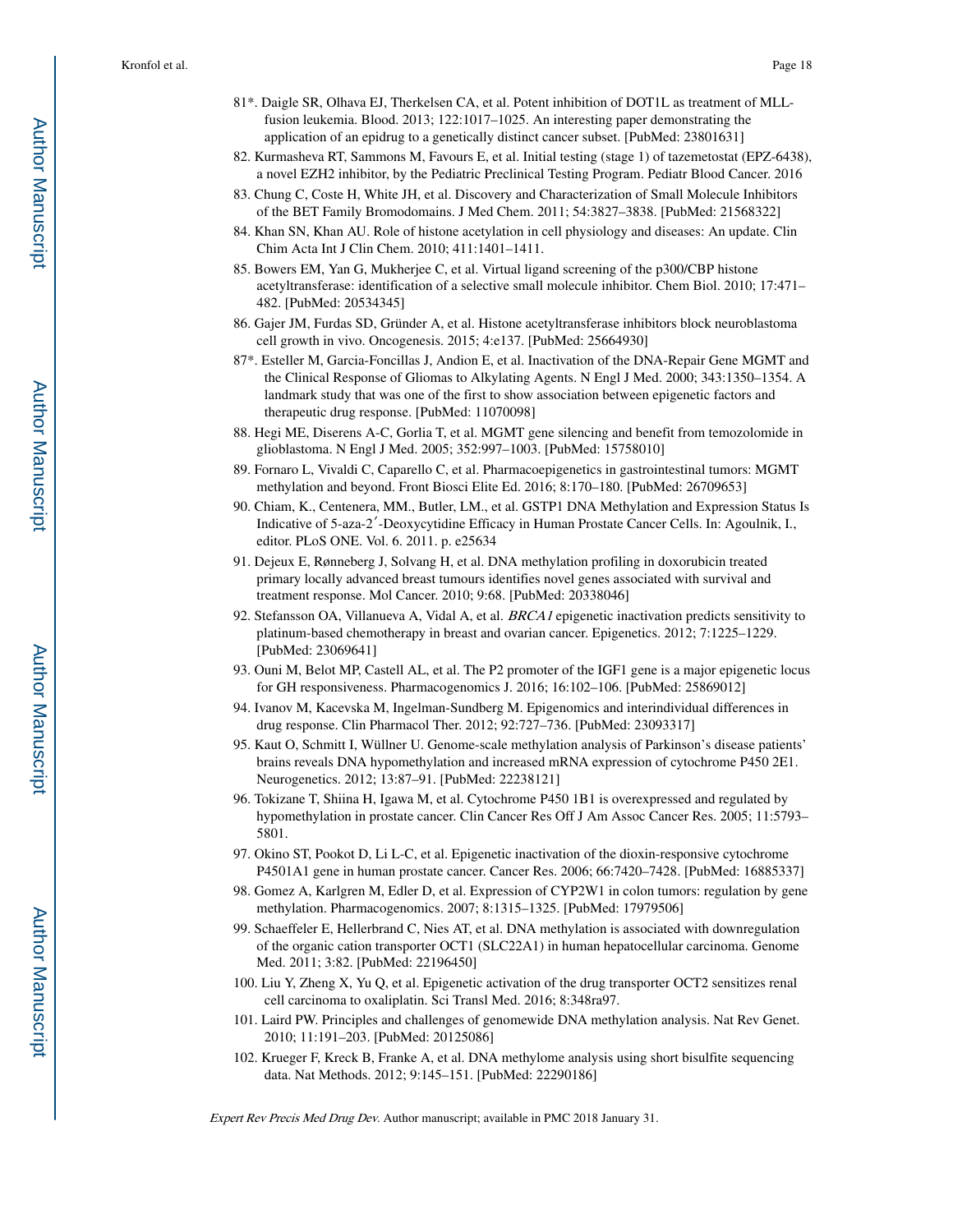- 103. Ledford H. Epigenetics: The genome unwrapped. Nature. 2015; 528:S12–S13. [PubMed: 26630592]
- 104. Wang Y, Krishnan HR, Ghezzi A, et al. Drug-induced epigenetic changes produce drug tolerance. PLoS Biol. 2007; 5:e265. [PubMed: 17941717]
- 105\*. Stricker SH, Köferle A, Beck S. From profiles to function in epigenomics. Nat Rev Genet. 2016 advance online publication. An outstanding and up-to-date review of complex epigenomic regulation.
- 106. Horvath S. DNA methylation age of human tissues and cell types. Genome Biol. 2013; 14:R115. [PubMed: 24138928]
- 107. Reid GK, Besterman JM, MacLeod AR. Selective inhibition of DNA methyltransferase enzymes as a novel strategy for cancer treatment. Curr Opin Mol Ther. 2002; 4:130–137. [PubMed: 12044034]
- 108. Thakore PI, Black JB, Hilton IB, et al. Editing the epigenome: technologies for programmable transcription and epigenetic modulation. Nat Methods. 2016; 13:127–137. [PubMed: 26820547]
- 109\*. Lieberman-Aiden E, van Berkum NL, Williams L, et al. Comprehensive mapping of long-range interactions reveals folding principles of the human genome. Science. 2009; 326:289–293. A landmark paper in understanding the 3D genome. [PubMed: 19815776]
- 110. Rao SSP, Huntley MH, Durand NC, et al. A 3D map of the human genome at kilobase resolution reveals principles of chromatin looping. Cell. 2014; 159:1665–1680. [PubMed: 25497547]
- 111. Symmons O, Uslu VV, Tsujimura T, et al. Functional and topological characteristics of mammalian regulatory domains. Genome Res. 2014; 24:390–400. [PubMed: 24398455]
- 112. Fudenberg G, Imakaev M, Lu C, et al. Formation of Chromosomal Domains by Loop Extrusion. Cell Rep. 2016; 15:2038–2049. [PubMed: 27210764]
- 113. Sanborn AL, Rao SSP, Huang S-C, et al. Chromatin extrusion explains key features of loop and domain formation in wild-type and engineered genomes. Proc Natl Acad Sci U S A. 2015; 112:E6456–6465. [PubMed: 26499245]
- 114. Rickman DS, Soong TD, Moss B, et al. Oncogene-mediated alterations in chromatin conformation. Proc Natl Acad Sci U S A. 2012; 109:9083–9088. [PubMed: 22615383]
- 115. Valton A-L, Dekker J. TAD disruption as oncogenic driver. Curr Opin Genet Dev. 2016; 36:34– 40. [PubMed: 27111891]
- 116. Slattum, P., Peron, E., Ogbonna, K. The Pharmacology of Aging. In: Fill, HM.Rockwood, K.Woodhouse, K., Young, JB., editors. Brocklehursts Textb Geriatr Med Gerontol. 8. Philadephia PA: Saunders/Elsevier; 2016. p. Chapter 26
- 117. Pal S, Tyler JK. Epigenetics and aging. Sci Adv. 2016; 2:e1600584. [PubMed: 27482540]
- 118. Brunet A, Berger SL. Epigenetics of aging and aging-related disease. J Gerontol A Biol Sci Med Sci. 2014; 69(Suppl 1):S17–20. [PubMed: 24833581]
- 119. Seripa D, Panza F, Daragjati J, et al. Measuring pharmacogenetics in special groups: geriatrics. Expert Opin Drug Metab Toxicol. 2015; 11:1073–1088. [PubMed: 25990744]
- 120. Thakur BK, Zhang H, Becker A, et al. Double-stranded DNA in exosomes: a novel biomarker in cancer detection. Cell Res. 2014; 24:766–769. [PubMed: 24710597]
- 121\*. Sun W, Poschmann J, Cruz-Herrera Del Rosario R, et al. Histone Acetylome-wide Association Study of Autism Spectrum Disorder. Cell. 2016; 167:1385–1397. e11. The first study, to our knowledge, to systematically compare epigenome-wide histone modification profiles in disease cases versus controls. [PubMed: 27863250]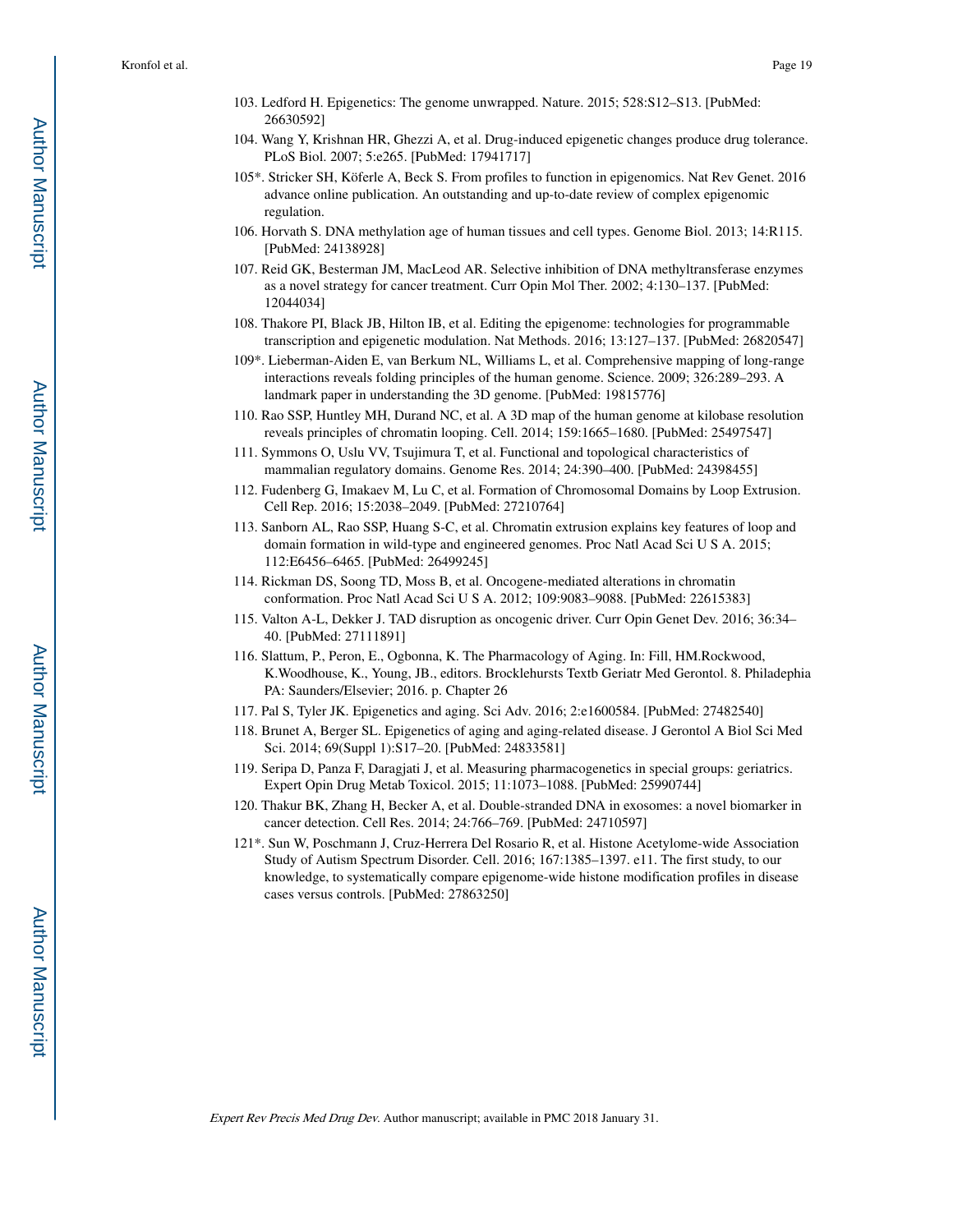#### **Key issues**

- **•** Epigenetic data has distinct information content to genotype information because epigenetic marks, including DNA methylation and histone modifications, are developmentally dynamic and tissue-specific.
- **•** Epigenetic marks have profound effects on genetic regulation.
- **•** Aberrant epigenetic regulation may cause disease. Aberrant epigenetic marks may arise from genetic differences or may arise over the life course via maladaptive response to environmental factors.
- **•** There are numerous specific examples of epigenetic marks associated with disease and some are validated as diagnostic biomarkers for cancer.
- **•** Epigenetic marks are reversible, therefore much effort has been expended in developing drugs with epigenetic modes of action. All current epigenetic drugs are indicated for cancer but many more are in development.
- **•** A small number of epigenetic biomarkers of drug response have been reported but none are yet approved for general clinical use.
- **•** Next-generation sequencing will enable the discovery of new biomarkers, with the expectation this area will continue to focus on DNA methylation in the near future
- **•** A major challenge in epigenetic drug development is targeting specific genetic loci. Solutions may involve adaptations of the CRISPR/dCas9 system of epigenome editing.
- **•** Future directions may include the "druggable nucleosome" concept and life stage-specific biomarkers of drug response.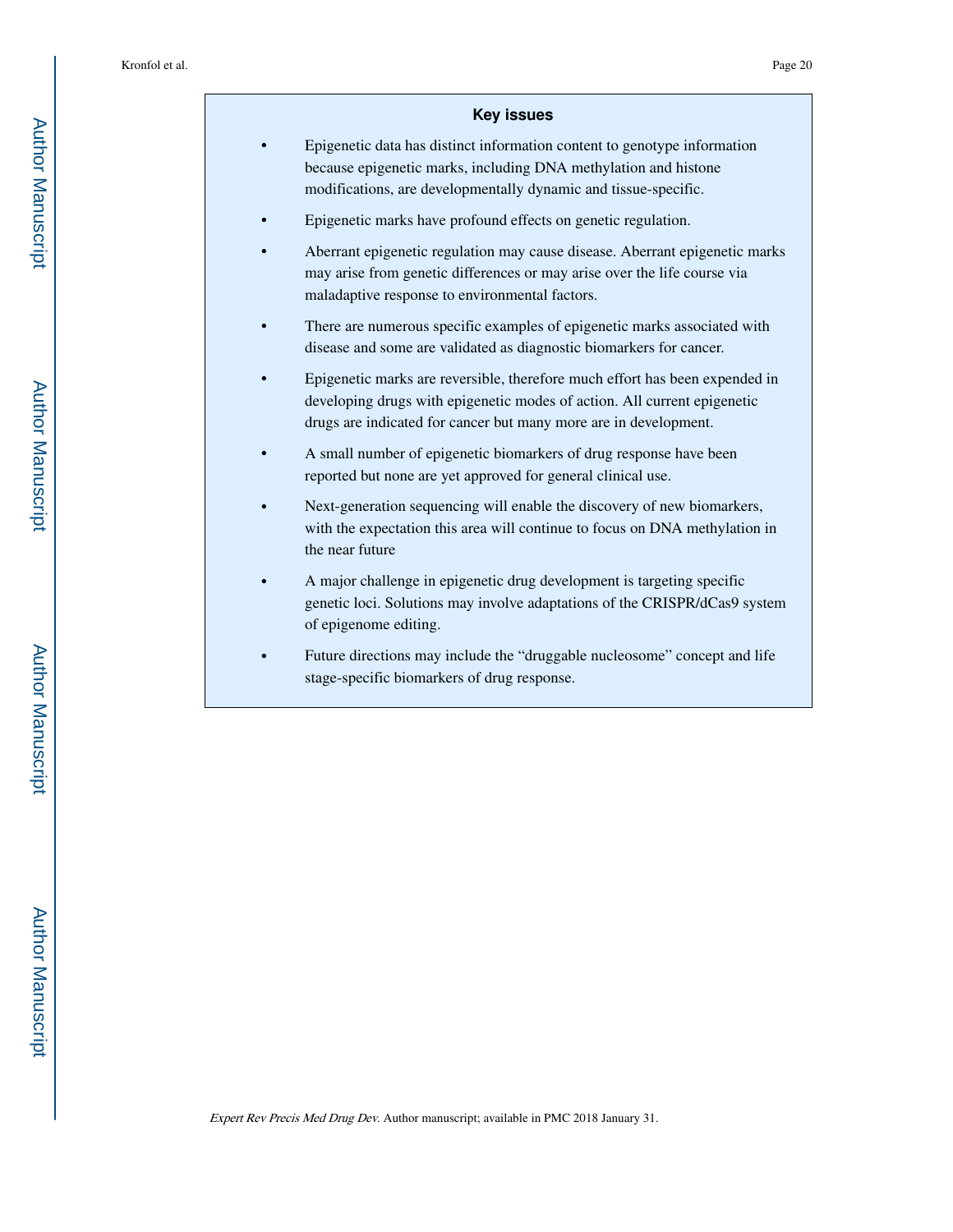

#### **Figure 1.**

Waddington represented the developmental process as a series of "decisions" made by differentiating cells that could be represented as forks in the valleys of the "developmental landscape". Panels A and B represent the alternate fates of the cell, or ball by analogy. As the pluripotent stem cell of the egg (ball at the top), begins to specialize, the differentiation "decisions" made are irreversible. Its pattern of epigenetic regulation is established by the point of terminal differentiation at the bottom of the landscape. With epigenetic drugs and therapies, the aim is to artificially reverse maladaptive epigenetic states and essentially "push the ball back up the hill". Figure from Noble (2015) [13] reproduced with permission.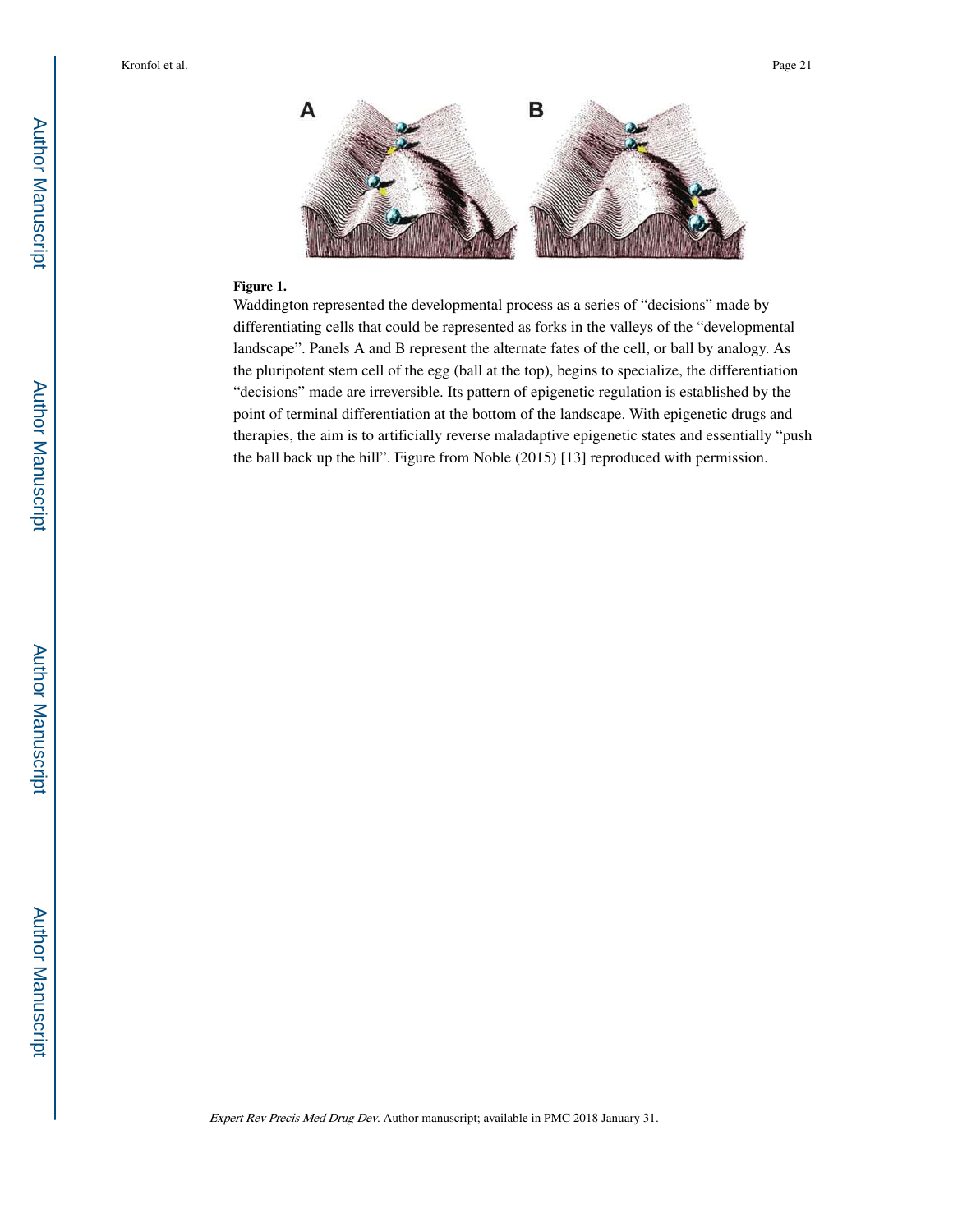

#### **Figure 2.**

Epigenetic regulation of gene expression via chromatin remodeling. The diagram shows two generic chromatin activity states. At the top, active chromatin is open and accessible to transcription factors and polymerases, with nucleosomes spread apart, DNA typically in an unmethylated state and acetylation marks on histones. HAT is histone acetyltransferase, SWI/SNF is a nucleosome remodeling complex, RNA Pol II is RNA polymerase II. The lower panel shows the opposite inactive chromatin scenario, where the nucleosomes are tightly packed, the DNA is methylated and inaccessible to transcription factors, while histones have their acetylation marks removed. HDAC is histone deacetylase, HMT is histone methyltransferase. Figure is adapted from Luong, P. Basic Principles of Genetics, Connexions Web site. [[http://cnx.org/content/m26565/1.1/\]](http://cnx.org/content/m26565/1.1/) (2009) under a Creative Commons Attribution License ([[http://creativecommons.org/licenses/by/3.0/CC-BY 3.0](http://creativecommons.org/licenses/by/3.0/CC-BY3.0)]).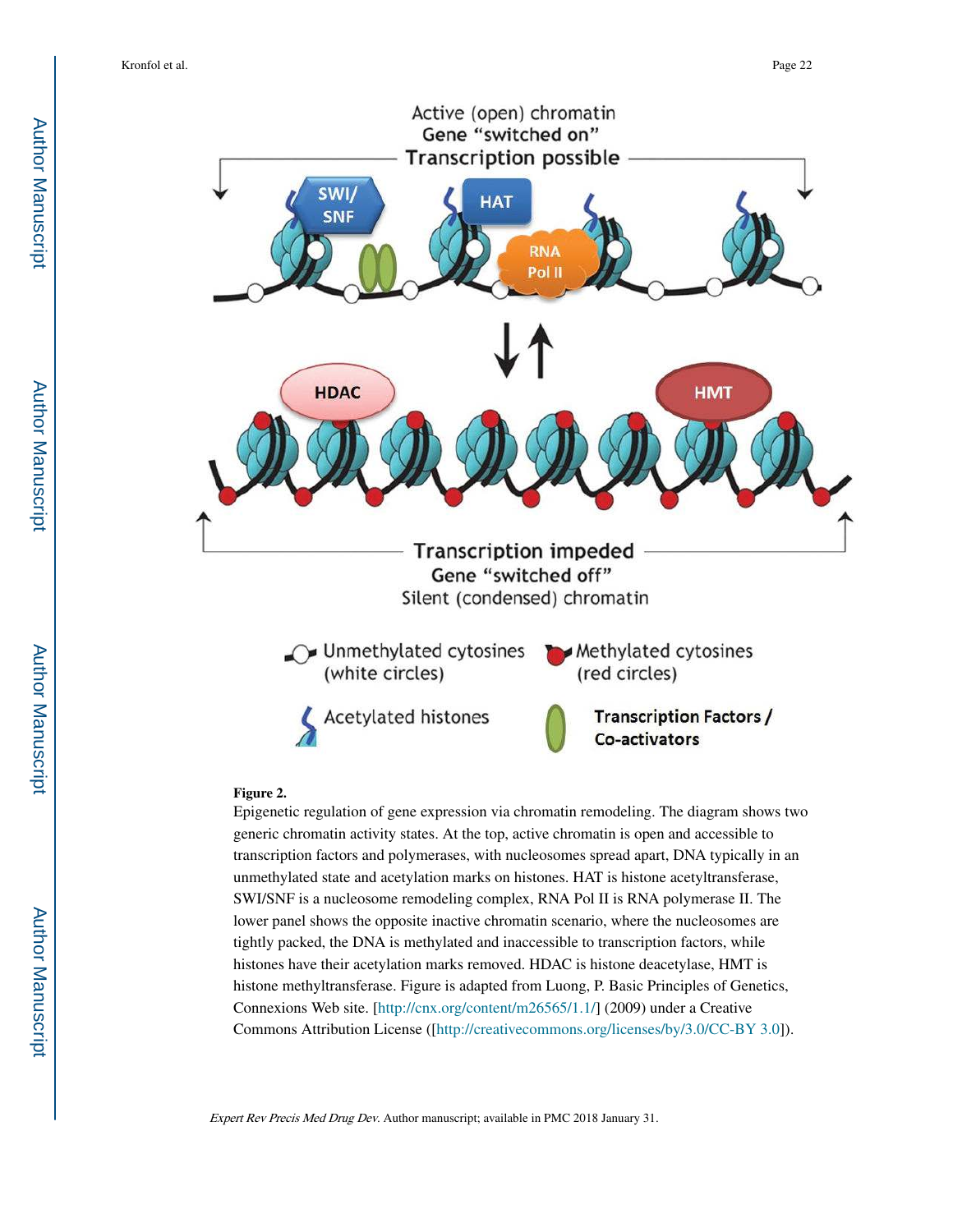| J |
|---|
|   |
|   |
|   |
|   |
|   |
| r |
|   |
|   |
| C |
|   |
|   |
|   |
|   |
|   |
|   |
|   |
|   |
|   |
|   |
|   |
|   |
|   |
|   |
|   |
|   |
|   |
|   |
|   |
|   |
|   |
|   |
|   |
| ٠ |
|   |
|   |
|   |
|   |

**Table 1**

| Commercially available |                                             | epigenetic diagnostic tests in the United States. |        |                                                                                  |            |
|------------------------|---------------------------------------------|---------------------------------------------------|--------|----------------------------------------------------------------------------------|------------|
|                        | Launch year Disease<br>Product Proprietor/I |                                                   |        | Specimen Epigenetic Targets                                                      | Regulation |
|                        | Cologuard Exact sciences/2014               | Colorectal cancer Stool                           |        | DNA methylation of NDRG4 and BMP3 (plus other genetic markers)                   | ÂŒ         |
|                        | ConfirmMDx MDxHealth/2012                   | Prostate cancer                                   | Tissue | DNA methylation of GSTP1, RASSF1 and APC.                                        | ALDT/CLIA  |
|                        | AssureMDx MDxHealth/2016                    | Bladder cancer                                    | Urine  | DNA methylation of TWIST, ONECUT2 and OTX1 (plus other genetic markers) LDT/CLIA |            |
|                        |                                             |                                                   |        |                                                                                  |            |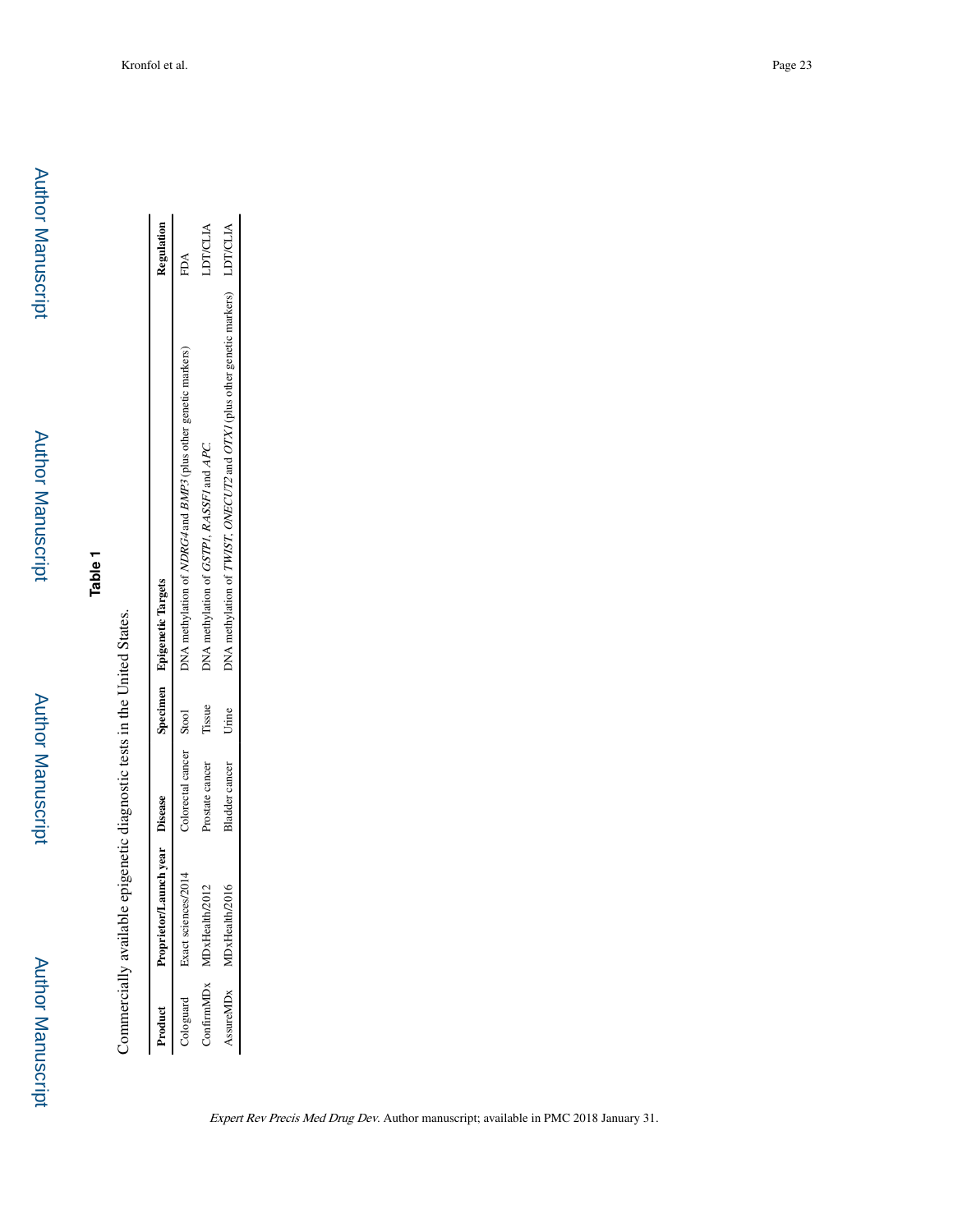#### **Table 2**

Classification of US FDA-approved epigenetic drug classes according to mechanism of action.

| <b>Mechanism of Action</b>                       | Active Ingredient (Trade name®, Proprietor)     | Date of Approval  | Indication(s)                                                                                                                                                                           |
|--------------------------------------------------|-------------------------------------------------|-------------------|-----------------------------------------------------------------------------------------------------------------------------------------------------------------------------------------|
| DNA N-Methyltransferase<br>Inhibitor (DNMTi)     | Azacitidine (Vidaza®, Celgene)                  | May 19, 2004      | Chronic Myelomonocytic<br>Leukemia. Myelodysplastic<br>Syndrome $\frac{I}{I}$ .                                                                                                         |
|                                                  | Decitabine(Dacogen®, Otsuka)                    | May 2, 2006       | Chronic Myelomonocytic<br>Leukemia. Myelodysplastic<br>Syndromes $H$ .                                                                                                                  |
| <b>Histone Deacetylase</b><br>inhibitors (HDACi) | Vorinostat(Zolinza®, Merck)                     | October 6, 2006   | Cutaneous manifestations in<br>patients with cutaneous T-Cell<br>Lymphoma (CTCL) who have<br>progressive, persistent or recurrent<br>disease on or following two<br>systemic therapies. |
|                                                  | Romidepsin(Istodax®, Celgene)                   | November 5,2009   | Cutaneous T-cell Lymphoma<br>(CTCL) <sup>iii</sup> , Peripheral T-cell<br>Lymphoma (PTCL) iii                                                                                           |
|                                                  | Belinostat(Beleodaq®, Spectrum Pharmaceuticals) | July 3, 2014      | Relapsed or Refractory Peripheral<br>T-cell Lymphoma (PTCL)                                                                                                                             |
|                                                  | Panobinostat (Farydak®, Novartis)               | February 23, 2015 | Multiple Myeloma after receiving at<br>least 2 prior regimens, including<br>bortezomib and an<br>immunomodulatory agent $I^V$                                                           |

i<br>Subtypes: refractory anemia or refractory anemia with ringed sideroblasts (if accompanied by neutropenia or thrombocytopenia or requiring transfusions), refractory anemia with excess blasts, refractory anemia with excess blasts in transformation.

ii<br>Including 90 previously treated and untreated, de novo and secondary MDS of all French-American-British subtypes 91 (refractory anemia, refractory anemia with ringed sideroblasts, refractory anemia with excess blasts, 92 refractory anemia with excess blasts in transformation, and 93 intermediate-1, intermediate-2, and high-risk International Prognostic Scoring System groups).

iii<br>In patients who have received at least one prior systemic therapy.

 $i v$ <br>In combination with bortezomib and dexamethasone.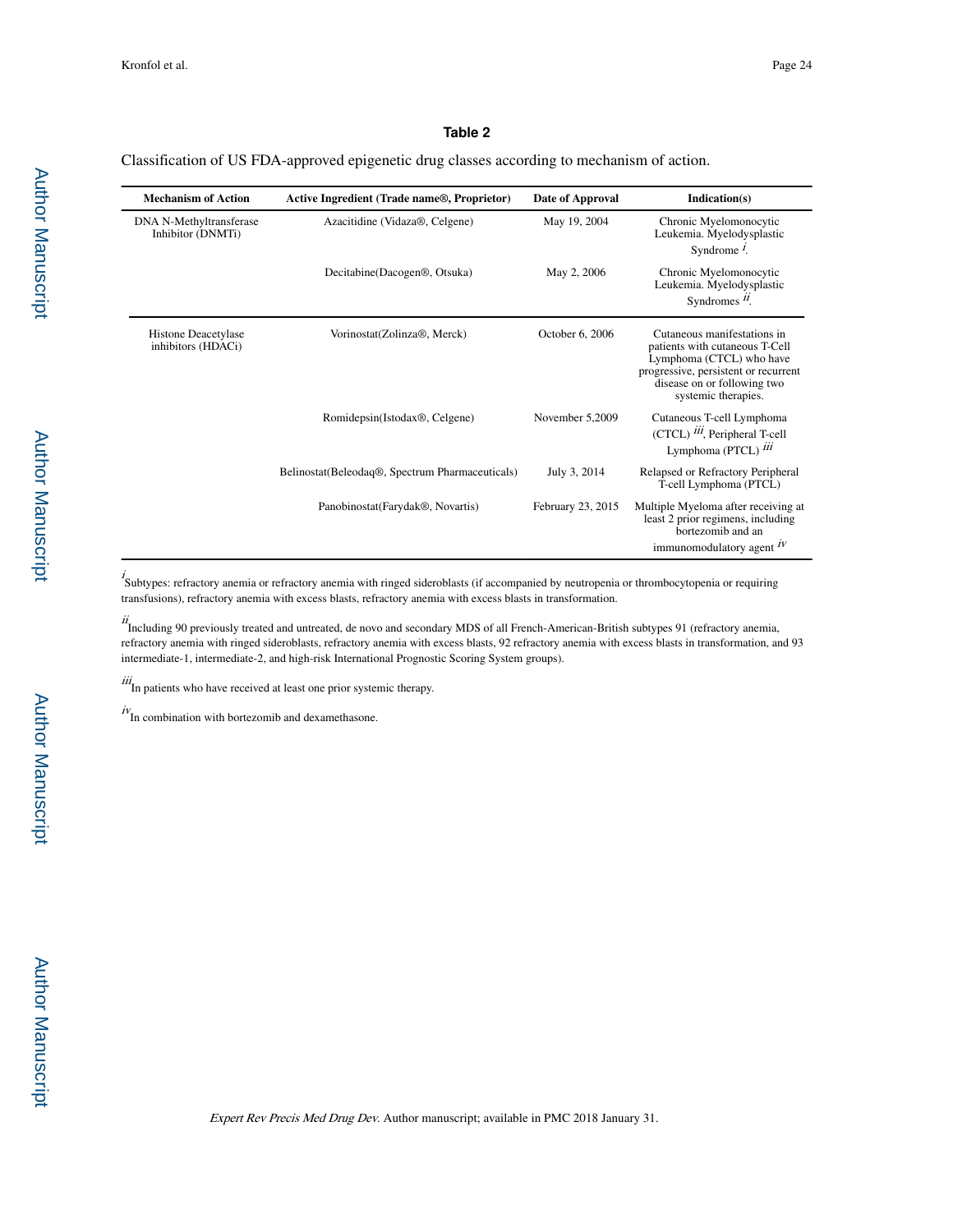| Mechanism of action                                   | <b>Active ingredient (Proprietor)</b>             | Indication                                                                  | <b>Clinical Trial Phase</b> | <b>Trial Ref ID</b>                                |
|-------------------------------------------------------|---------------------------------------------------|-----------------------------------------------------------------------------|-----------------------------|----------------------------------------------------|
| <b>BET</b> Bromodomain Inhibitors                     | Apabetalone/RVX-208 (Resverlogix)                 | High-risk type 2 diabetes mellitus with<br>coronary artery disease          | Phase III                   | NCT02586155                                        |
|                                                       | CPI-0610 (Constellation Pharmaceuticals)          | Malignant Peripheral Nerve Sheath Tumor                                     | Phase II                    | NCT02986919                                        |
|                                                       | INCB054329 (Incyte)                               | Advanced malignancies                                                       | Phase I/II                  | NCT02431260                                        |
|                                                       | GSK525762 (GlaxoSmithKline)                       | Carcinoma and hematological<br>malignancies                                 | Phase I                     | NCT01587703, NCT01943851                           |
|                                                       | GSK2820151 (GlaxoSmithKline)                      | Advanced or recurrent solid tumors                                          | Phase I                     | NCT02630251                                        |
|                                                       | ZEN-3694 (Zenith Epigenetics)                     | Metastatic castration-resistant prostate<br>cancer (mCRPC) <sup>1</sup>     | Phase I                     | NCT02711956 <sup>1</sup> , NCT02705469             |
|                                                       | OTX015/MK-8628 (Merck)                            | Selected advanced solid tumors                                              | Phase I                     | NCT02698176                                        |
|                                                       | TEN-010/RO6870810 (Hoffmann-La Roche)             | Advanced Solid Tumors; Acute Myeloid<br>Leukemia                            | Phase I                     | NCT01987362, NCT02308761                           |
|                                                       | FT-1101 (Forma therapeutics)                      | Relapsed/Refractory Acute Leukemia                                          | Phase I                     | NCT02543879                                        |
|                                                       | BMS-986158 (Bristol-Myers Squibb)                 | Advanced Solid Tumors                                                       | Phase I                     | NCT02419417                                        |
|                                                       | Mivebresib/ABBV-075 (AbbVie)                      | Advanced cancers                                                            | Phase I                     | NCT02391480                                        |
| DNA N-Methyltransferase Inhibitor<br>(DNMTi)          | Guadecitabine (Astex)                             | Acute Myeloid Leukemia                                                      | Phase III                   | NCT02920008                                        |
|                                                       | TdCyd (NCI)                                       | Advanced Solid Tumors                                                       | Phase I                     | NCT02423057                                        |
| Non-Selective<br>Deacetylase<br>inhibitors<br>Histone | Entinostat (Syndax)                               | Advanced Hormone Receptor positive (HR<br>+) Breast Cancer $\overline{\mu}$ | Phase III                   | NCT02115282                                        |
| (HDACi)                                               | Givinostat/ITF2357 (Italfarmaco)                  | Chronic Myeloproliferative Neoplasms                                        | Phase II                    | NCT01761968                                        |
|                                                       | Resminostat (4SC AG)                              | Advanced Stage Mycosis Fungoides or<br>Sézary Syndrome                      | Phase II                    | NCT02953301                                        |
|                                                       | Quisinostat/JNJ-26481585 (Janssen)                | Ovarian cancer $^{I\!I\!I}$                                                 | Phase II                    | NCT02948075                                        |
|                                                       | Pracinostat/SB939 (NCIC Clinical Trials<br>Group) | Acute Myeloid Leukemia IV, Myelofibrosis                                    | Phase II                    | NCT01912274 <sup>1v</sup> NCT02267278 <sup>v</sup> |
|                                                       | Tefinostat (Chroma)                               | Hepatocellular Carcinoma                                                    | Phase I/II                  | NCT02759601                                        |

Expert Rev Precis Med Drug Dev. Author manuscript; available in PMC 2018 January 31.

**Table 3**

Author Manuscript

Author Manuscript

Author Manuscript

Author Manuscript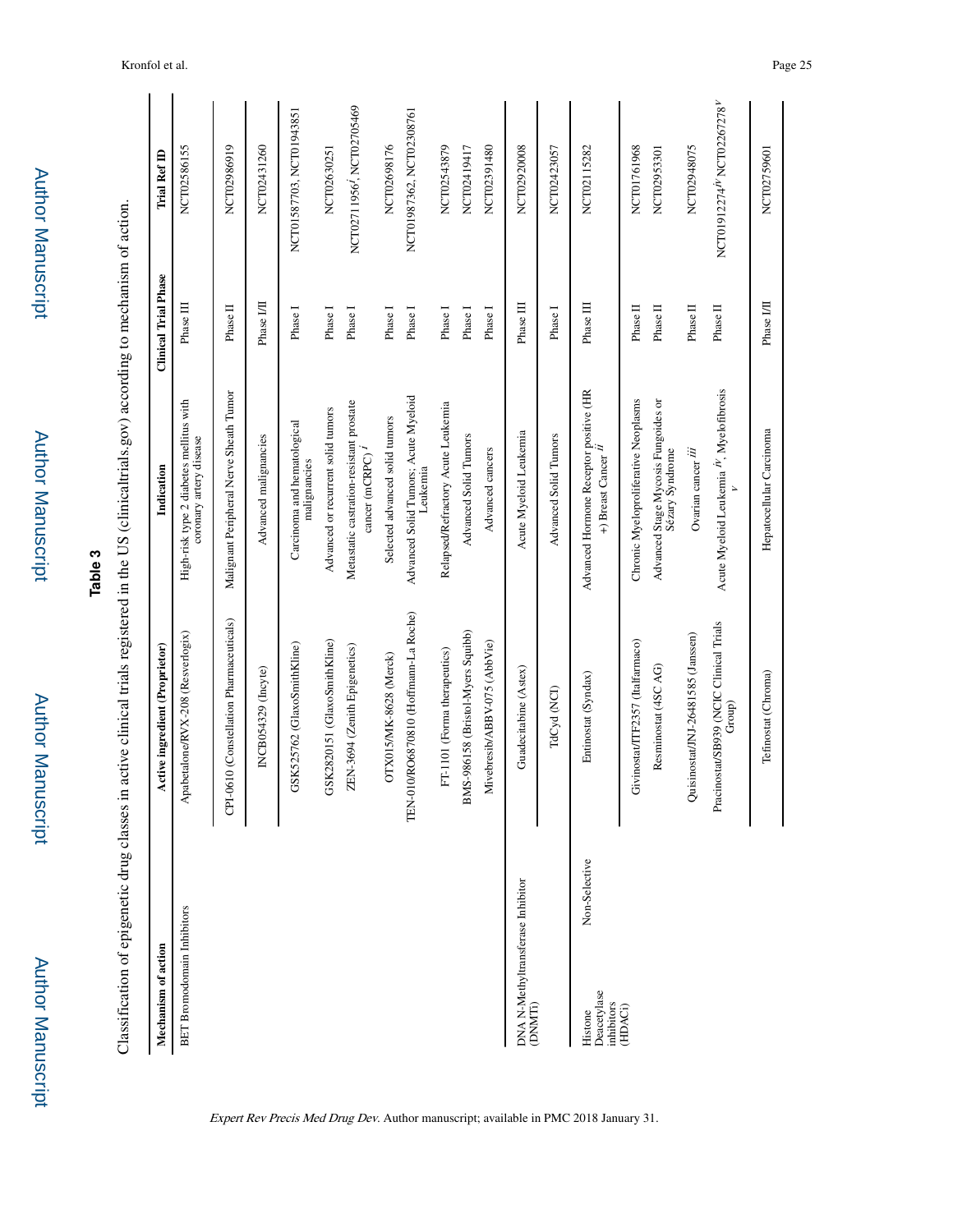| Mechanism of action                    |                                                                         | Active ingredient (Proprietor)              | Indication                                                         | <b>Clinical Trial Phase</b> | Trial Ref ID |
|----------------------------------------|-------------------------------------------------------------------------|---------------------------------------------|--------------------------------------------------------------------|-----------------------------|--------------|
|                                        |                                                                         | AR-42 (Celgene)                             | Relapsed multiple myeloma Vi                                       | Phase I                     | NCT02569320  |
|                                        |                                                                         | CUDC-907 (Curis)                            | Multiple Myeloma                                                   | Phase I                     | NCT01742988  |
|                                        | HDAC 1&4 Selective                                                      | Mocetinostat (Mirati)                       | Non-Small Cell Lung Cancer Vil                                     | Phase $\Pi$                 | NCT02954991  |
|                                        | HDAC 6 Selective                                                        | ACY 241 (Acetylon)                          | Non-Small Cell Lung Cancer Vil                                     | Phase I                     | NCT02635061  |
|                                        |                                                                         | KA2507 (Karus)                              | Solid tumor                                                        | Phase I                     | NCT03008018  |
| Histone Lysine<br>De-methylases        | LSD1 inhibitors                                                         | GSK2879552 (GlaxoSmithKline)                | Myelodysplastic Syndrome                                           | Phase II                    | NCT02929498  |
| (KDM/HDM)                              |                                                                         | Tranylcypromine (Martin Luther Universität) | Relapsed/Refractory Acute Myeloid<br>Leukemia $^{v\bar{u}\bar{i}}$ | Phase I/II                  | NCT02261779  |
|                                        |                                                                         | INCB059872 (Incyte)                         | Advanced Malignancies                                              | Phase I/II                  | NCT02712905  |
|                                        |                                                                         | IMG-7289 (Imago BioSciences)                | Acute Myeloid Leukemia                                             | Phase I                     | NCT02842827  |
| Histone Lysine<br>Methyl               | <b>DOTIL</b> inhibitor                                                  | Pinometostat/EPZ-5676 (Epizyme)             | Relapsed/Refractory Leukemias <sup>İx</sup>                        | Phase I                     | NCT01684150  |
| (KMT/HMT)<br>Transferase               | EZH1/2 inhibitor                                                        | DS-3201b (Daiichi Sankyo)                   | Lymphomas                                                          | Phase I                     | NCT02732275  |
|                                        | EZH2 inhibitor                                                          | Tazemetostat/EPZ-6438 (Epizyme)             | Advanced Solid Tumors or B-cell<br>lymphomas                       | Phase I/II                  | NCT01897571  |
|                                        |                                                                         | MAK683 (Novartis)                           | Diffuse Large B-cell Lymphoma                                      | Phase I/II                  | NCT02900651  |
|                                        |                                                                         | GSK2816126 (GlaxoSmithKline)                | Lymphomas, Multiple Myeloma, Solid<br>Tumors                       | Phase ${\rm I}$             | NCT02082977  |
|                                        | PRMT5 inhibitor                                                         | GSK3326595 (GlaxoSmithKline)                | Solid Tumors and Non-Hodgkin's<br>Lymphoma                         | Phase I                     | NCT02783300  |
| In combination with Enzalutamide.      |                                                                         |                                             |                                                                    |                             |              |
|                                        | $\ddot{h}$ n combination with Aromasin (Exemestene).                    |                                             |                                                                    |                             |              |
|                                        | $\frac{n}{L}$ combination with Paclitaxel and Carboplatin chemotherapy. |                                             |                                                                    |                             |              |
| $I_V$ In combination with Azacitidine. |                                                                         |                                             |                                                                    |                             |              |

Expert Rev Precis Med Drug Dev. Author manuscript; available in PMC 2018 January 31.

Kronfol et al. Page 26

 $V_{\text{In}}$  combination with Ruxolitinib. In combination with Ruxolitinib.  $v_I$  in combination with Pomalidomide.

 $v_1^\prime$  <br> In combination with Pomalidomide.

 Author Manuscript**Author Manuscript** 

Author Manuscript

**Author Manuscript** 

Author Manuscript

Author Manuscript